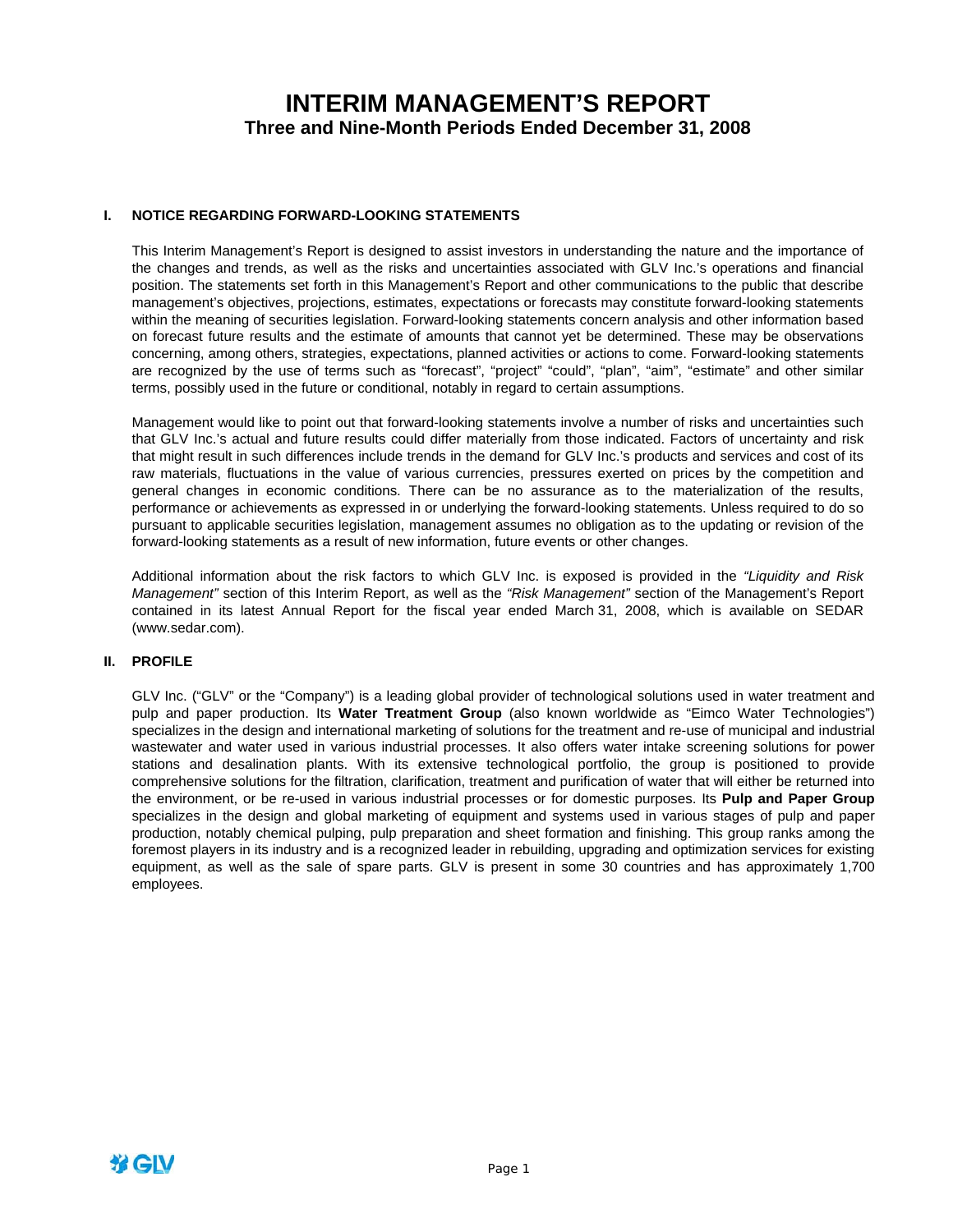### **III. PRELIMINARY COMMENTS TO MANAGEMENT'S REPORT**

### **General**

This Interim Management's Report was prepared under the responsibility of GLV's management and approved by its Board of Directors as of February 12, 2009. It presents the Company's status and business context as they were, to management's best knowledge, at the time these lines were written.

This Interim Management's Report should be read in conjunction with the consolidated financial statements and accompanying notes. The interim consolidated financial statements for the three and nine-month periods ended December 31, 2008, as well as the interim consolidated financial statements for the three-month period ended December 31, 2007 and the interim consolidated and combined carve-out financial statements for the nine-month period ended December 31, 2007 have not been reviewed or audited by the Company's external auditors. (Information on the basis of comparison between the financial information for the current fiscal year compared with the previous year is provided in the *"Other"* section appearing further on in this Management's Report.)

The information contained in this Management's Report is mainly structured by group, specifically the Water Treatment Group and the Pulp and Paper Group. The financial information presented in this Interim Management's Report, including tabular amounts, is prepared in accordance with Canadian generally accepted accounting principles ("GAAP"). However, it also includes some figures that are not performance measures consistent with GAAP. Information regarding these non-GAAP financial measures is provided in the *"Other"* section appearing further on in this Management's Report.

Unless otherwise indicated, the financial information presented in this Interim Report, including tabular amounts, is expressed in Canadian dollars. The sign "\$M" means "millions of dollars".

The "Arrangement" refers to the arrangement concluded on August 10, 2007 between Groupe Laperrière & Verreault Inc. ("GL&V"), its shareholders and FLSmidth & Co. A/S ("FLS"). This transaction is described in detail in GLV's Annual Report for the fiscal year ended March 31, 2008, available on SEDAR (www.sedar.com).

### **IV. ANALYSIS OF CONSOLIDATED OPERATING RESULTS, CASH FLOWS AND BALANCE SHEET FOR THE THREE AND NINE-MONTH PERIODS ENDED DECEMBER 31, 2008**

**As global economic and financial conditions continued to deteriorate in the third quarter, both of GLV's groups experienced a decrease in their new order bookings, especially the Pulp and Paper Group, and a slowdown in their organic revenue growth. In line with management's expectations, the Water Treatment Group's profitability nonetheless continued to improve, consistent with the objectives of the global reorganization of its operations carried out during the previous year. Given the difficult conditions currently prevailing in the pulp and paper industry worldwide, GLV adopted a series of proactive and defensive measures within its Pulp and Paper Group, including the implementation of a cost-reduction program and the recognition of a special doubtful accounts expense, which entailed costs of \$5.7 M in the third quarter.** 

### **Consolidated Highlights of the Third Quarter of Fiscal 2009:**

- Consolidated **revenues** of \$154.0 M, up 11.8% over the consolidated revenues recorded for the same quarter of the previous year. Excluding the favourable impact of exchange rate fluctuations and the acquisition closed the previous year, consolidated revenues posted a slight organic decrease of 1.7%;
- **Gross margin** of 23.0% versus 20.0% last year, an improvement attributable to higher value-added contracts for new infrastructures within the Water Treatment Group and the Pulp and Paper Group's lucrative aftermarket business;
- **Normalized items** totalling \$5.7 M associated primarily with the Pulp and Paper Group, including restructuring costs of \$3.8 M and a special doubtful accounts expense of \$1.9 M motivated by the difficult conditions in the pulp and paper industry;
- **Normalized EBITDA** of \$8.0 M, posting a 9.5% increase mainly attributable to the Water Treatment Group;
- Third-quarter consolidated **normalized net earnings** of \$4.7 M or \$0.18 per share (basic and diluted), compared with \$1.7 M or \$0.07 per share (basic and diluted) the previous year;
- **Free cash flow** of \$4.7 M or \$0.18 per share;
- **Order backlog** of \$291.0 M as at December 31, 2008, down 21.6% (at constant exchange rates) from September 30, 2008, due mainly to the Pulp and Paper Group;
- **Good financial position**: \$9.3 M reduction in net debt since March 31, 2008, bringing the **total net debt** to invested capital ratio to 22.0% as at December 31, 2008, compared with 28.3% as at March 31, 2008;
- **Consolidated results for the first nine months** of fiscal 2009 (compared with consolidated and combined carve-out results for the same period of the previous year): revenues of \$449.0 M (18.5% increase), **normalized EBITDA** of \$22.8 M (36.4% increase) and **normalized net earnings** of \$9.8 M or \$0.37 per share (basic and diluted), up from \$2.5 M or \$0.10 (basic and diluted) per share a year earlier.
- In line with the recent restructuring plan and in the face of the continuing global economic crisis, **Laurent Verreault,** GLV's CEO, has elected to **reduce his annual base salary** to a nominal \$1.00 for the upcoming fiscal 2010 and to forgo all future pension allowances as per his employment contract. This decision is supported by a **salary freeze** for senior management for the same period.

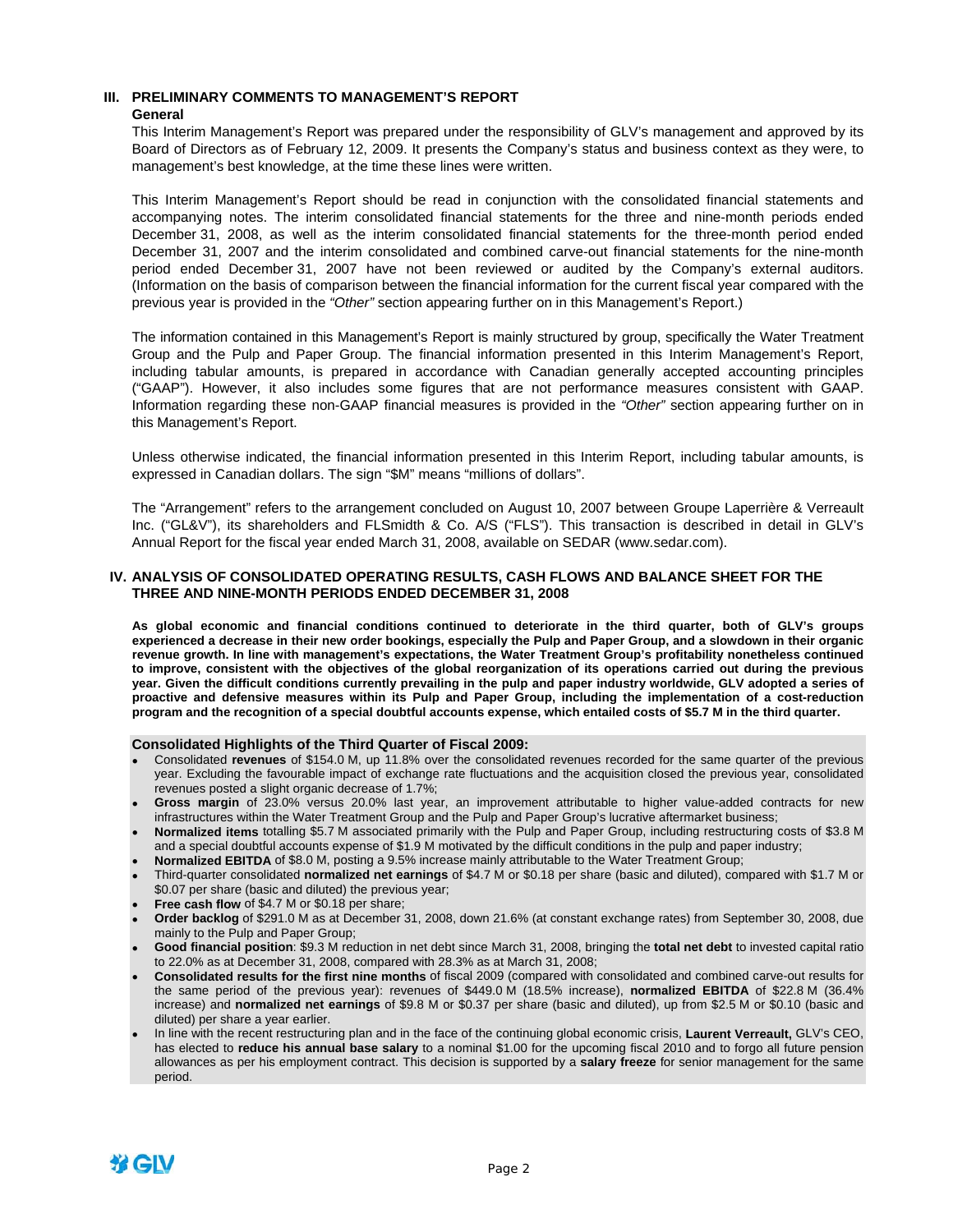| <b>Consolidated Results</b>                  |                   |              |             |                    |              |              |
|----------------------------------------------|-------------------|--------------|-------------|--------------------|--------------|--------------|
| (in thousands of \$, except                  |                   | Three months | Change      |                    | Nine months  | Change       |
| percentages, per share data                  |                   | ended        | 2008        |                    | ended        | 2008         |
| and number of shares)                        |                   | December 31, | versus 2007 |                    | December 31, | versus 2007  |
|                                              | 2008              | 2007         | %           | 2008               | 2007         | %            |
| <b>Revenues</b>                              | 153,960           | 137,690      | 11.8%       | 449,009            | 378,845      | 18.5%        |
| Gross margin                                 | 35,382            | 27,531       | 28.5%       | 99,477             | 79,916       | 24.5%        |
| Selling and administrative                   |                   |              |             |                    |              |              |
| expenses                                     | 27,385            | 20,231       | 35.4%       | 76,678             | 63,196       | 21.3%        |
| <b>EBITDA</b>                                | 2,293             | 6,302        | -63.6%      | 17,095             | 9,925        | 72.2%        |
| <b>Normalized items:</b>                     |                   |              |             |                    |              |              |
| Restructuring costs and special              |                   |              |             |                    |              |              |
| doubtful accounts expense                    | 5,704             | 503          | 1034.0%     | 5,704              | 503          | 1034.0%      |
| Arrangement-related costs                    |                   | 495          |             |                    | 6,292        |              |
| <b>Normalized EBITDA</b>                     | 7,997             | 7,300        | 9.5%        | 22,799             | 16,720       | 36.4%        |
| Depreciation and amortization                | 2,892             | 2,800        | 3.3%        | 8,887              | 8,435        | 5.4%         |
| <b>Normalized EBIT</b>                       | 5,105             | 4,500        | 13.4%       | 13,912             | 8,285        | 67.9%        |
| <b>Financial expenses</b>                    | (1, 304)          | 2,207        |             | 1,400              | 4,708        | $-70.3%$     |
| Income taxes                                 | 241               | 270          | $-10.7%$    | 1,315              | (1,510)      |              |
| Effective tax rate                           | 34.2%             | 20.8%        | 13.3% pts   | 19.3%              | 46.9%        | $-27.6%$ pts |
| Net earnings (loss)                          | 464               | 1,025        |             | 5,493              | (1,708)      |              |
| per share (basic and diluted) <sup>(1)</sup> | 0.02              |              |             |                    |              |              |
|                                              |                   | 0.04         |             | 0.21               | (0.07)       |              |
| Normalized net earnings                      | 4,744             | 1,742        |             | 9,773              | 2,520        |              |
| per share (basic and diluted) <sup>(1)</sup> | 0.18              | 0.07         |             | 0.37               | 0.10         |              |
| Weighted average number                      |                   |              |             |                    |              |              |
| of participating shares                      |                   |              |             |                    |              |              |
| outstanding (in thousands):                  |                   |              |             |                    |              |              |
| basic and diluted                            | 26,544            | 25,389       | 4.5%        | 26,501             | 25,389       | 4.4%         |
| Margins as a percentage                      |                   |              |             |                    |              |              |
| of revenues:                                 |                   |              |             |                    |              |              |
| Gross margin                                 | 23.0%             | 20.0%        |             | 22.2%              | 21.1%        |              |
| Normalized EBITDA                            | 5.2%              | 5.3%         |             | 5.1%               | 4.4%         |              |
| Normalized EBIT                              | 3.3%              | 3.3%         |             | 3.1%               | 2.2%         |              |
| Free cash flow                               | 4,709             | 5,010        | $-6.0%$     | 15,539             | 9,602        | 61.8%        |
| Favourable (unfavourable)                    | Three-month       |              |             | <b>Nine months</b> |              |              |
| impact of currency fluctuations:             | December 31, 2008 |              |             | December 31, 2008  |              |              |
| Revenues                                     | 14,877            |              |             | 10,274             |              |              |
| Gross margin                                 | 3,704             |              |             | 2,199              |              |              |
| <b>EBITDA</b>                                | 1,296             |              |             | 793                |              |              |
| Normalized EBITDA                            | 1,055             |              |             | 552                |              |              |
| <b>EBIT</b>                                  | 1,173             |              |             | 768                |              |              |
| Order backlogs:                              | Dec. 31,          | Sept. 30,    | June 30,    | March 31,          | Dec. 31,     |              |
|                                              | 2008              | 2008         | 2008        | 2008               | 2007         |              |
| <b>Water Treatment</b>                       | 192,293           | 202,243      | 200,397     | 185,639            | 164,644      |              |
| Pulp and Paper                               | 88,152            | 123,791      | 142,949     | 152,454            | 129,933      |              |
| <b>Manufacturing Unit</b>                    | 10,521            | 9,616        | 10,772      | 9,903              | 6,016        |              |
| Total                                        | 290,966           | 335,650      | 354,118     | 347,996            | 300,593      |              |

(1) Net earnings (loss) per share basic and diluted and normalized net earnings per share basic and diluted as of December 31, 2007 were calculated using the participating shares outstanding immediately after the completion of the Arrangement.

A detailed analysis of the *Water Treatment Group's* and the *Pulp and Paper Group's* results is presented in *Section V.* 

### **Revenue Breakdown**

During the first nine months of fiscal 2009, the Water Treatment Group and the Pulp and Paper Group generated 48.0% and 52.0% of consolidated revenues respectively (excluding the Manufacturing unit's revenues and before inter-segment eliminations).

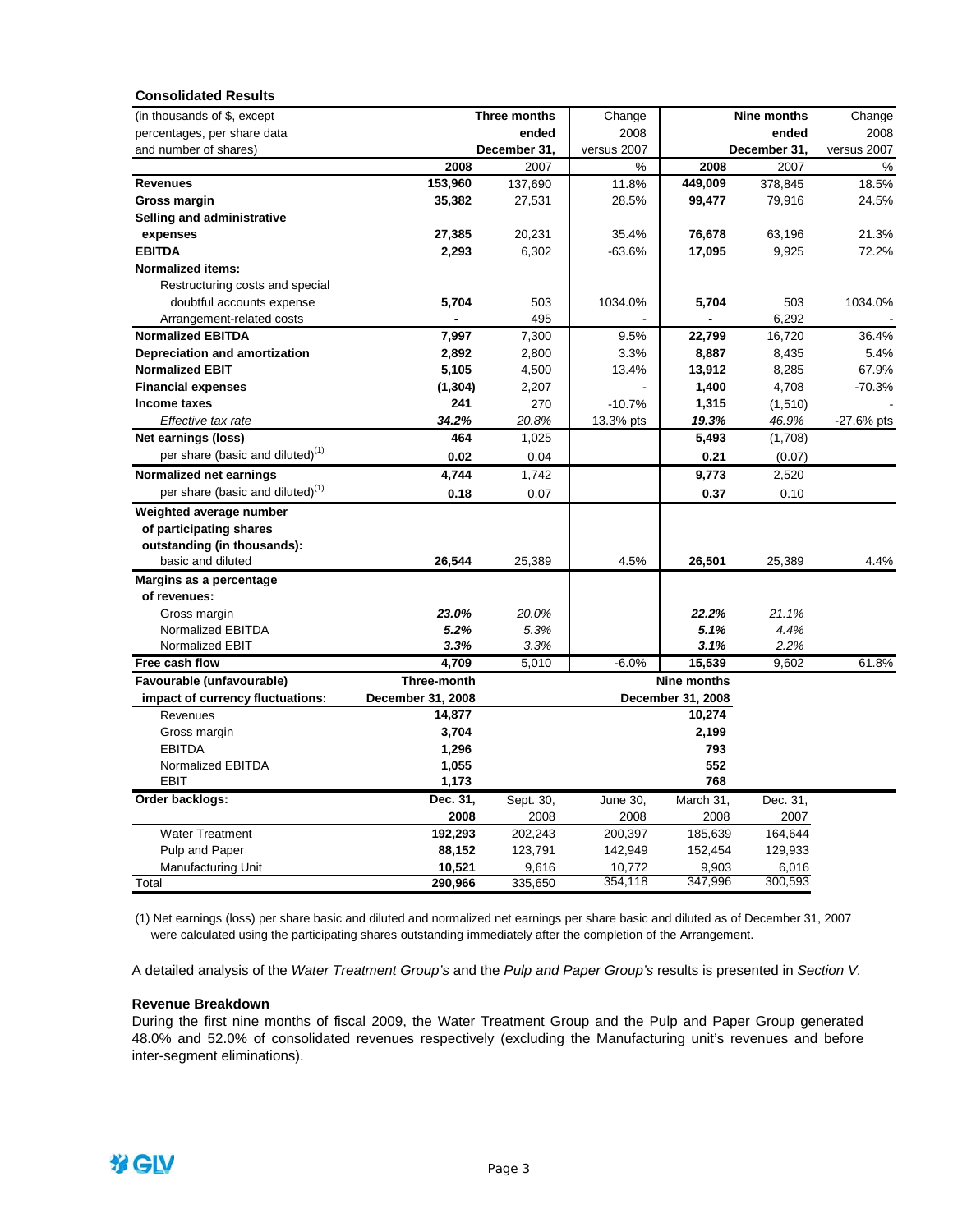The geographic breakdown of year-to-date consolidated revenues was as follows:

- 48.0% in North America;
- 34.6% in Europe and Russia:
- 12.6% in Asia and the Asia-Pacific region;
- 4.0% in Latin America; and
- 0.8% in other geographic markets combined.

### **Gross Margin**

The third-quarter gross margin grew by 28.5% (15.1% growth at constant exchange rates), whereas the gross margin as a percentage of revenues rose from 20.0% last year to 23.0% this year. Both GLV's groups, as well as the Manufacturing unit, improved their gross margin in dollars and as a percentage of revenues. For the first nine months of fiscal 2009, the gross margin increased by 24.5% (21.7% increase at constant exchange rates), whereas the gross margin as a percentage of revenues rose from 21.1% to 22.2%. This general improvement is attributable to higher value-added contracts for new infrastructures within the Water Treatment Group and the Pulp and Paper Group's lucrative aftermarket business.

#### **Selling and Administrative Expenses**

During the third quarter, total selling and administrative expenses represented 17.8% of revenues, compared with 14.7% in the same quarter of the previous year. This increase is explained in part by the rise in head office expenses, more specifically an increase in insurance reserves. In the same quarter of the previous year, GLV had conversely made a downward adjustment to certain accumulated provisions related to performance-based compensation.

For the nine-month period ended December 31, 2008, selling and administrative expenses represented 17.1% of consolidated revenues, versus 16.7% of consolidated and combined carve-out revenues for the corresponding period of the previous year (considering the statement in Section VII on the basis of comparison of results between the reporting periods.)

### **Normalized EBITDA**

Excluding the normalized items of \$5.7 M associated primarily with the Pulp and Paper Group, normalized EBITDA amounted to \$8.0 M in the third quarter, up 9.5% over \$7.3 M the previous year. However, at constant exchange rates, normalized EBITDA declined by 4.9%, mainly as a result of the aforementioned increase in selling and administrative expenses. The normalized EBITDA margin as a percentage of revenues stood at 5.2%, compared with 5.3% in the same period of the previous year. Besides the aforementioned increase in selling and administrative expenses, this decrease is attributable to a decline in the Pulp and Paper Group's EBITDA margin. However, these factors were almost fully offset by a significant improvement in the Water Treatment Group's normalized EBITDA margin, which rose from 5.7% to 7.5%.

For the nine-month period, consolidated normalized EBITDA totalled \$22.8 M, compared with consolidated and combined carve-out normalized EBITDA of \$16.7 M the previous year, posting a 36.4% increase (33.1% increase at constant exchange rates). The normalized EBITDA margin as a percentage of revenues therefore stood at 5.1%, versus 4.4% for the same period of the previous year.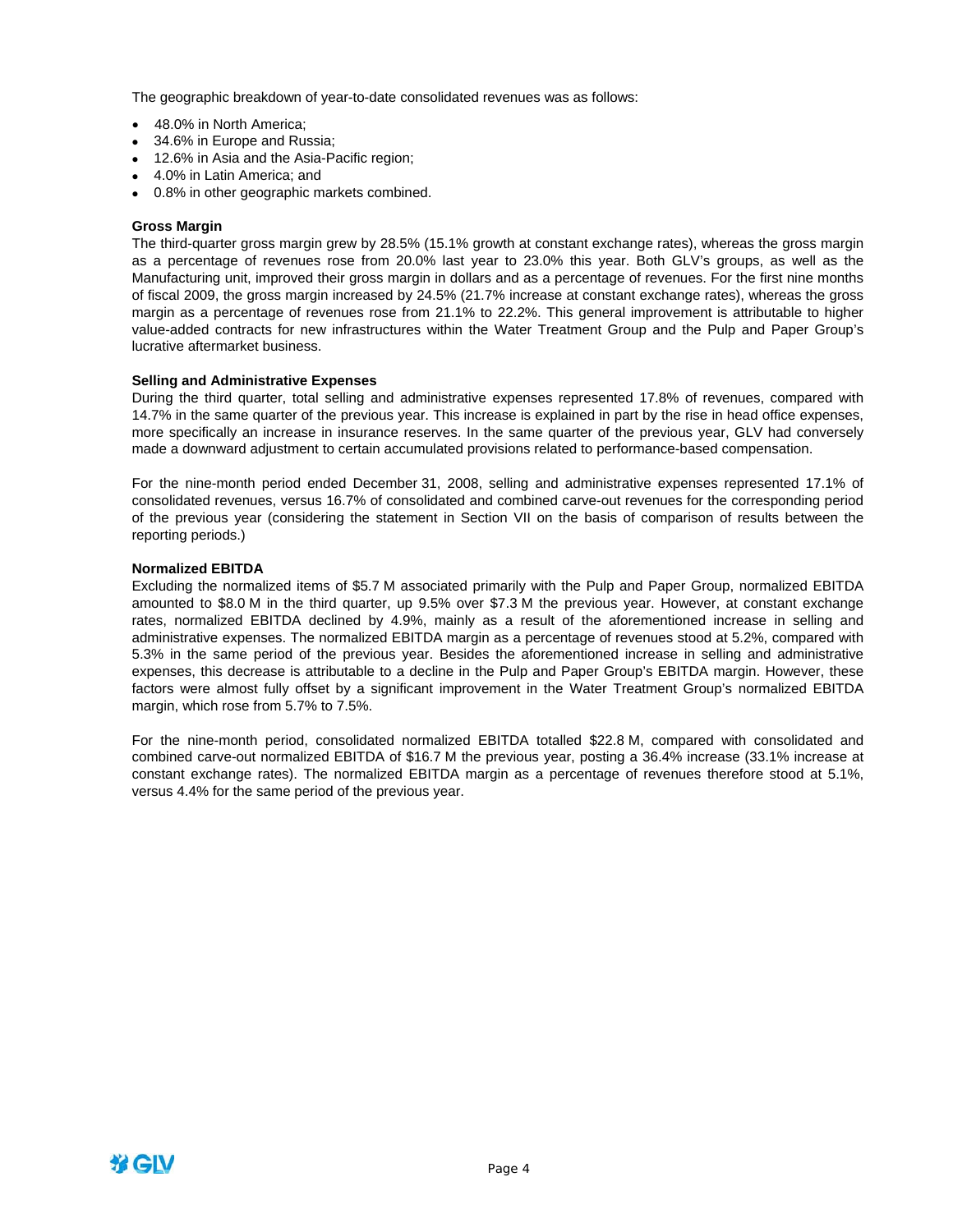### **Financial Expenses**

Net financial expenses for the quarter ended December 31, 2008 posted \$1.3 M as income, compared with expenses of \$2.2 M in the same quarter of fiscal 2008, and of \$1.2 M in the previous quarter ended September 30, 2008. The main items to be noted in regard to financial expenses are as follows:

- Interest on long-term debt, net of interest income, amounted to \$0.8 M, a figure comparable to those of the third quarter of the previous year and the second quarter of the current fiscal year;
- On November 10, 2008, the Company contracted an interest rate swap to reduce its risks related to interest rate fluctuations. The agreement provides for a variable rate equal to CDOR and a fixed rate representing 2.36% of the nominal amount over the term of the contract, considering an initial nominal amount of \$50.0 M diminishing over three years*.* An unfavourable variation of \$1.2 M related to the fair value of this derivative financial instrument was recognized as financial expenses during the third quarter, with no equivalent amount for comparative periods;
- As GLV intends to implement a stock appreciation rights ("SAR") plan in the next fiscal year, the Company set up a total rate-of-return swap with a financial institution during the third quarter, aimed at reducing the future risk related to fluctuations in its share price on the eventual SAR-related expense. A favourable variation of \$1.1 M related to the fair value of this derivative financial instrument was recognized against financial expenses during the third quarter, with no equivalent amount for comparative periods;
- A net favourable variation of \$2.5 M (compared with a net unfavourable variation of \$ 1.0 M in the same quarter of the previous year) related to realized and unrealized exchange gains and losses (including on foreign exchange contracts) was recognized during the quarter as a result of the significant increase in the U.S. dollar in relation to the Canadian dollar.

Financial expenses for the nine-month period ended December 31, 2008 totalled \$1.4 M, compared with \$4.7 M in the corresponding period of the previous year (considering the statement in Section VII on the basis of comparison of operating results between the reporting periods). This variation notably reflects:

- $\bullet$  a \$0.7 M decrease in interest on long-term debt<sup>1</sup>, net of interest income; and
- a net favourable variation of \$1.9 M related to realized and unrealized exchange gains and losses during the ninemonth period, compared with an unfavourable variation of \$1.0 M for the first nine months of the previous year.

### **Income Taxes**

The effective tax rate stood at 34.2% for the quarter ended December 31, 2008. The 31.4% difference between the effective tax rate and the regulatory Canadian rate can be explained by the unfavourable impact of valuation allowances recognized during the quarter. The effective tax rate for the nine-month period stood at 19.3%, as the unfavourable impact of valuation allowances was mitigated by the advantage associated with revenues earned in jurisdictions with lower effective tax rates.

### **Net Earnings and Earnings Per Share**

GLV closed the third quarter with consolidated normalized net earnings of \$4.7 M or \$0.18 per share (basic and diluted), compared with consolidated normalized net earnings of \$1.7 M or \$0.07 per share (basic and diluted) in the same quarter of the previous year. Consolidated normalized net earnings for the first nine months totalled \$9.8 M or \$0.37 per share (basic and diluted), compared with normalized consolidated and combined carve-out net earnings of \$2.5 M or \$0.10 per share (basic and diluted) in the corresponding nine-month period of the previous year.

The 4.4% increase in the weighted average number of shares outstanding (basic and diluted) during the nine-month period is primarily attributable to the issue of 1,153,846 Class A subordinate voting shares effective April 11, 2008.

<sup>1</sup> Compared with the interest on long-term debt recorded as of August 9, 2007, and the interest on advances to companies of GL&V recorded up until August 8, 2007.



 $\overline{a}$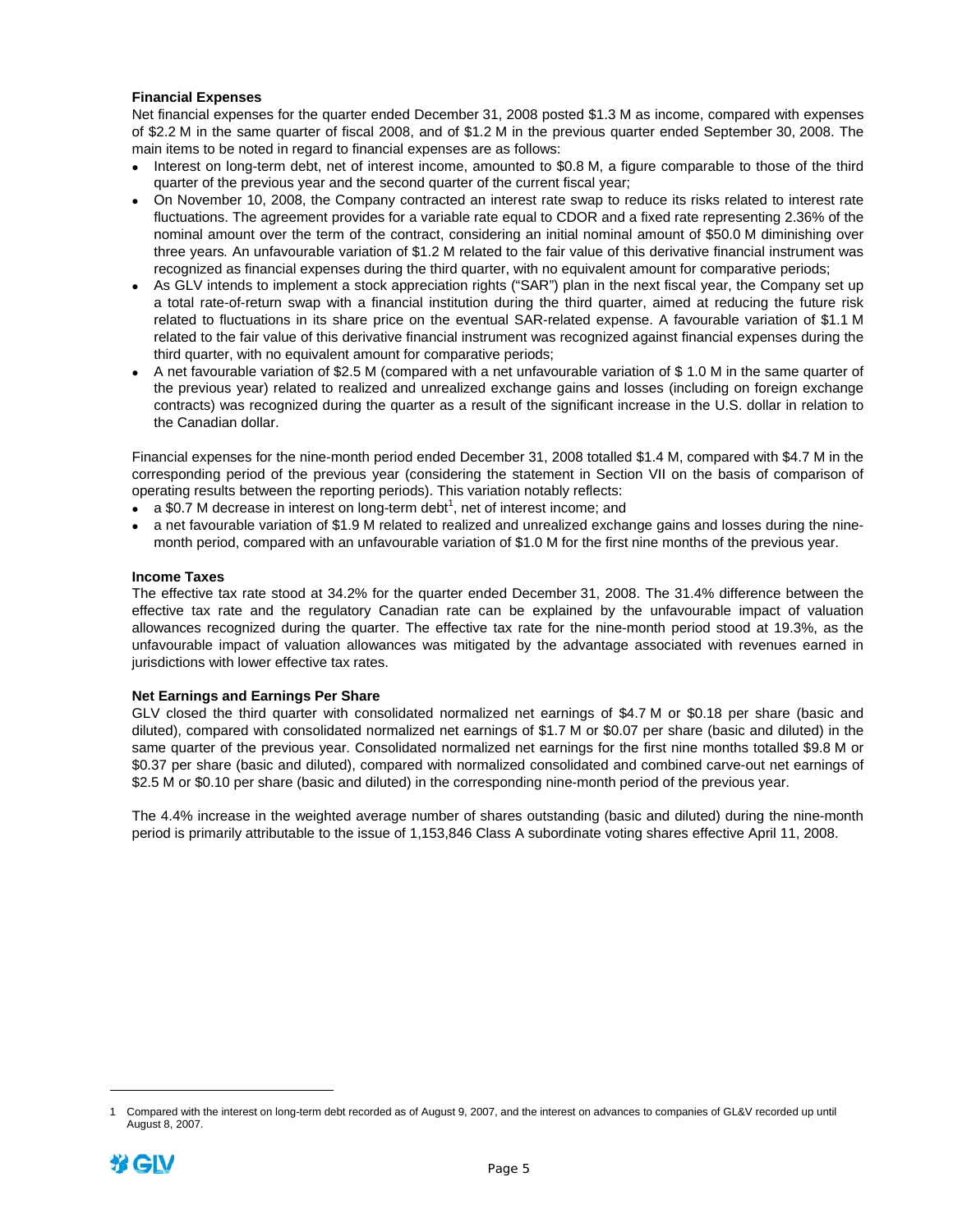### **Impact of Currency Fluctuations**

As GLV's operations are conducted in some 30 countries, fluctuations between the various currencies used may have an impact on its operating results and balance sheet items.

During the third quarter of fiscal 2009, currency fluctuations (more particularly the devaluation of the Canadian dollar in relation to the U.S. dollar) had a favourable impact on GLV's consolidated operating results, in the amount of \$14.9 M on revenues, \$3.7 M on gross margin, \$1.3 M on EBITDA and \$1.2 M on EBIT. For the full first nine months, exchange rate fluctuations had a favourable impact of \$10.3 M, \$2.2 M, \$0.8 M and \$0.8 M respectively on GLV's consolidated revenues, gross margin, EBITDA and EBIT, as a result primarily of the significant devaluation of the Canadian dollar in relation to the U.S. dollar during the third quarter in comparison to the equivalent period of the previous year.

### **Order Backlog as at December 31, 2008 and Outlook1**

As at December 31, 2008, GLV's order backlog stood at \$291.0 M. At constant exchange rates, it reflected respective decreases of:

- 21.6% from September 30, 2008; and
- 15.8% from December 31, 2007.

These changes are primarily attributable to the significant slowdown in the global pulp and paper industry, and to the finalization by the Pulp and Paper Group of a contract worth more than \$60 M in Portugal. The Water Treatment Group is also witnessing a slowdown in certain target markets, especially the municipal segment in the United Kingdom. In addition, the group voluntarily withdrew from a large contract for which the financial guarantees offered by the customer were deemed insufficient by GLV in the current economic context.

The crisis currently affecting the global economy is a concern for GLV's management. The pulp and paper industry, in particular, is strongly affected by this crisis, as attested to by the cancellation or deferral of several large-scale projects (notably in China), the weakened financial position of certain large pulp and paper manufacturers, as reflected notably by a major North American papermaker recently coming under the protection of the *Companies' Creditors Arrangement Act*. Thus, the impact of the economic slowdown on the financial position of certain customers of GLV's Pulp and Paper Group could have a negative effect on its earnings, balance sheet and order backlog. Therefore, in December 2008, GLV's management decided to be proactive by implementing cost-reduction measures and recognizing a special doubtful accounts expense in the Pulp and Paper Group, which translated into normalized items totalling \$5.7 M for the third quarter.

Since the beginning of the economic slowdown, GLV has reinforced its overall cost control measures at head office and in both its groups. It has also adopted stricter measures with respect to the management of its liquidity and risks, especially project-related credit risks. Section VI of this Management's Report provides further information on the Company's liquidity and risk management.

In line with the recent restructuring plan and in the face of the continuing global economic crisis, GLV's CEO, **Laurent Verreault**, has elected to reduce his annual base salary to a nominal \$1.00 for the upcoming fiscal 2010 and to forgo future pension allowances as per his employment contract. This decision is further supported by a general salary freeze for the Company's senior management for the same period.

These initiatives reflect GLV's corporate philosophy and values and attest to its senior management's desire and commitment to build shareholder value by maximizing on the Company's fundamentals and long-term potential.

GLV's management will continue to closely monitor global economic conditions and will promptly react, if deemed appropriate based on its reading of market trends, by implementing additional cost-reduction measures. It should be noted that GLV's manufacturing outsourcing strategy provides it with the flexibility needed to rapidly adjust its cost structure to the market reality.

\_\_\_\_\_\_\_\_\_\_\_\_\_\_\_\_\_\_\_\_\_\_\_\_\_\_\_\_\_

<sup>1</sup> The following text contains forward-looking statements, which are discussed in Section I, "*Notice Regarding Forward-Looking Statements*".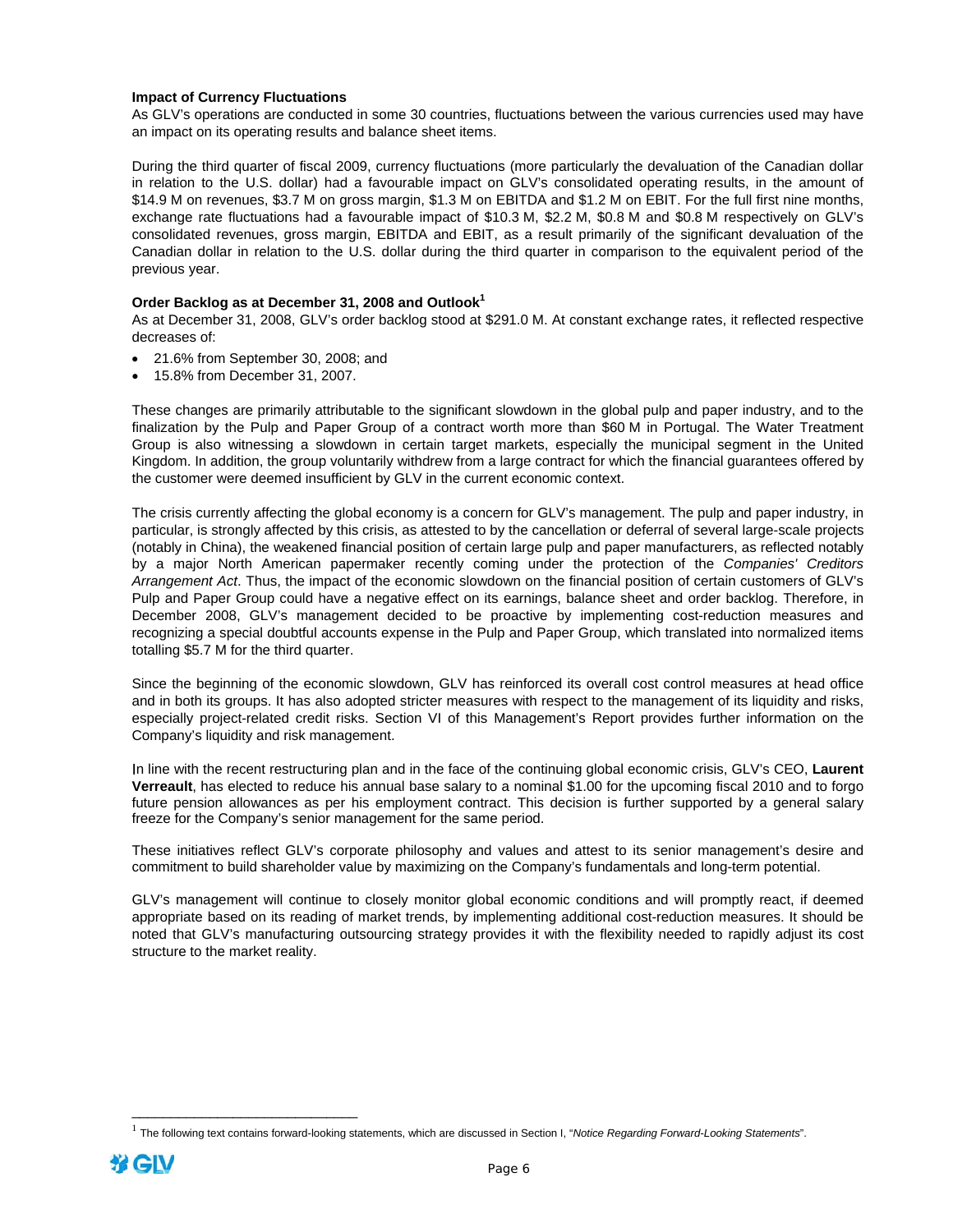Management believes that GLV has certain advantages to face the current global financial and economic crisis, including the following:

- Despite its decrease, the Company still has a good order backlog, which should sustain a good level of business activity and revenues in upcoming months.
- The recent reorganization of the Water Treatment Group's European and North American operations is yielding benefits in line with expectations, whereas the cost-reduction program recently implemented in the Pulp and Paper Group should produce recurring savings of more than \$5 M annually.
- In regard to GLV's customers, management believes that the tightening of credit markets is mostly affecting major investment projects for new infrastructures, while the demand remains relatively strong for smaller-scale projects aimed at improving and upgrading existing infrastructures as well as in the aftermarket. This market segment is the Pulp and Paper Group's primary field of expertise and an important niche for the Water Treatment Group, especially in the North American municipal market.
- The new federal administration in the United States and the Canadian federal government have proposed infrastructure investment plans to stimulate the economy, which should benefit projects to upgrade municipal water treatment infrastructures.
- Finally, as described and discussed further on in this Management's Report, GLV benefits from a healthy financial position, especially since the Company's loans are being used exclusively to finance its working capital.

For fiscal 2009, based on its reading of GLV's business outlook, current economic conditions and financial markets, management maintains with caution the Company's objective, as disclosed in June 2008, of achieving consolidated revenues of between \$570 M and \$600 M. However, although it maintains its goal of achieving consolidated and segmented EBITDA margins of 10%, management believes that the current economic context could defer the achievement of this objective, which was initially scheduled for the end of fiscal 2010.

|                                                                |         | Three months |           | Nine months  |
|----------------------------------------------------------------|---------|--------------|-----------|--------------|
|                                                                |         | ended        |           | ended        |
| (in thousands of $$$ , except per share data)                  |         | December 31. |           | December 31, |
|                                                                | 2008    | 2007         | 2008      | 2007         |
| Cash flows from (used in) operating activities                 | 1.156   | 7.777        | (7,036)   | 17,098       |
| Less:                                                          |         |              |           |              |
| Net change in non-cash balances related to operations          | (4,720) | 1,346        | (25, 547) | 2,817        |
| Acquisition of property, plant and equipment, net of disposals | 1,167   | 1,421        | 2,972     | 4,679        |
| Free cash flow                                                 | 4.709   | 5.010        | 15.539    | 9,602        |
| per share (basic and diluted)                                  | 0.18    | 0.20         | 0.59      | 0.38         |

It should be noted that the comparison between the free cash flows for the nine-month period ended December 31, 2008 and the equivalent period of the previous year must consider the fact that data for the first half of the previous year reflected the impact of the transaction related to the Arrangement.

投GIV

**Free Cash Flow**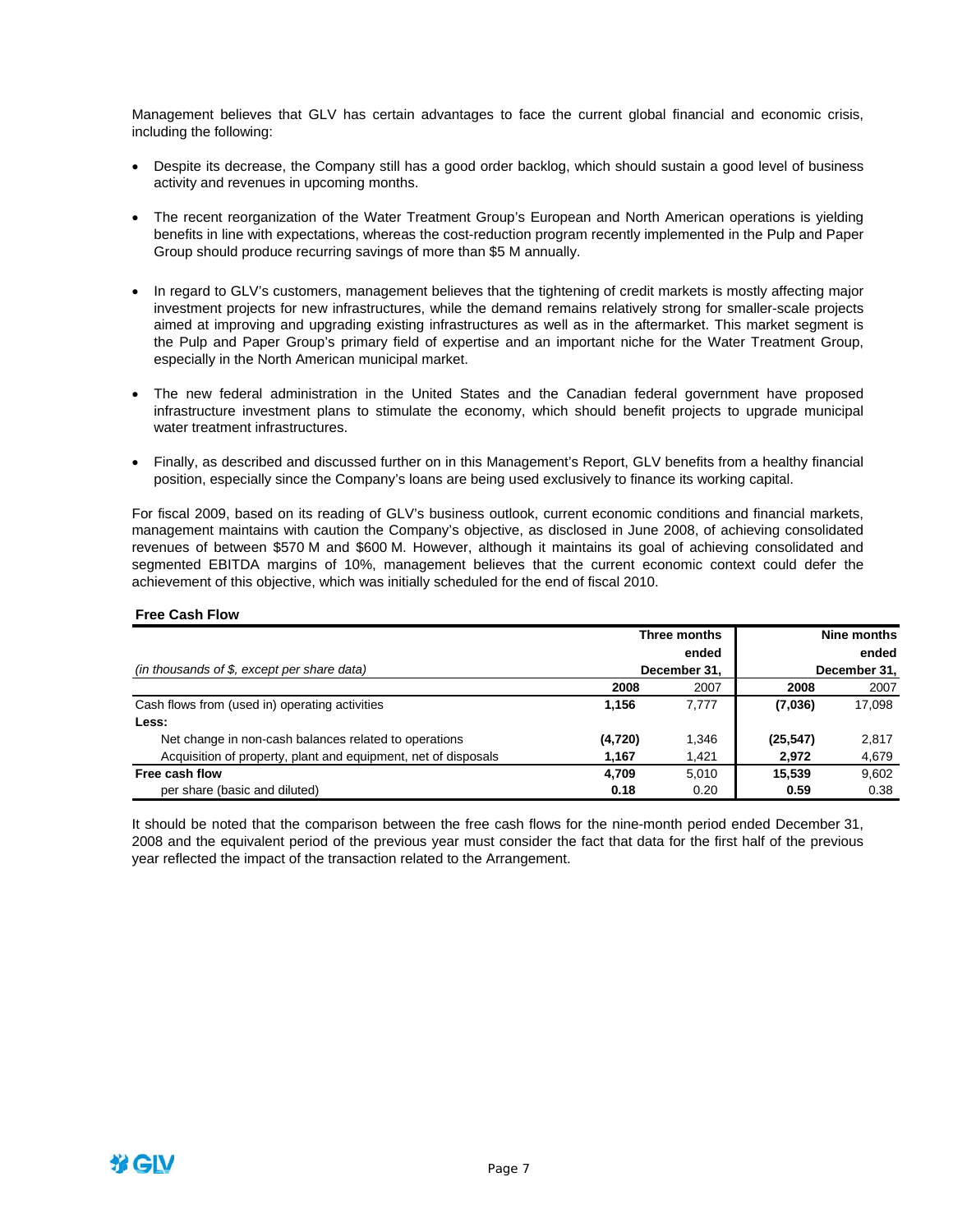### **Variance in Cash and Cash Equivalents**

|                                                                         |         | Three months |                          | Nine months  |
|-------------------------------------------------------------------------|---------|--------------|--------------------------|--------------|
|                                                                         |         | ended        |                          | ended        |
| $(in$ thousands of \$)                                                  |         | December 31, |                          | December 31, |
|                                                                         | 2008    | 2007         | 2008                     | 2007         |
| Balance as at beginning of period                                       | 13,427  | (25)         | 18,724                   | 18,057       |
| Free cash flow                                                          | 4,709   | 5,010        | 15,539                   | 9,602        |
| Net changes in non-cash balances related to operations                  | (4,720) | 1,346        | (25, 547)                | 2,817        |
| Net utilization of the revolving credits                                | (4,992) | 9,539        | (9,369)                  | 66,239       |
| Repayments of long-term debt                                            | (212)   | (402)        | (3, 150)                 | (493)        |
| Issuance of share capital                                               |         |              | 15,011                   |              |
| Cost issuance of share capital                                          | (38)    |              | (87)                     | (182)        |
| Net transactions with other group of Groupe Laperriere & Verreault Inc. | -       | (4, 497)     | $\overline{\phantom{0}}$ | (74, 459)    |
| Change in restricted cash                                               | 96      | 55           | (306)                    | (1,020)      |
| Effect of exchange rate changes on cash and cash equivalents            | 7,606   | 1,301        | 5,481                    | (6,799)      |
| Other                                                                   | (178)   | (96)         | (598)                    | (1,531)      |
| Balance as at end of period                                             | 15,698  | 12,231       | 15,698                   | 12,231       |

Despite the repayments made on revolving credit facilities, cash and cash equivalents increased by \$2.3 M during the third quarter, due mainly to the favourable impact of exchange rate fluctuations on cash balances. During the third quarter, \$4.7 M of the free cash flow was allocated to working capital requirements stemming from the Company's business growth and the degree of advancement of certain large contracts.

For the nine-month period, considering the statement in Section VII on the basis of comparison of results between the reporting periods and the impact of the Arrangement on cash flows during the first half of the previous year, cash and cash equivalents increased by \$3.0 M, partly due to the \$5.5 M favourable impact of exchange rate fluctuations on cash balances during the period. The \$27.1 M investment in contracts in progress (less progress billings) during the first nine months of fiscal 2009 was partially offset by the increase in free cash flow and the efficient collection of accounts receivable, which mitigated the increase in accounts receivable resulting from the Company's business growth. GLV has repaid more than \$12.5 M in debt since the beginning of fiscal 2009. In this regard, it should be noted that the \$15 M proceeds from the first-quarter share issue were used primarily to repay the debt related to the acquisition of AJM.

梦GIV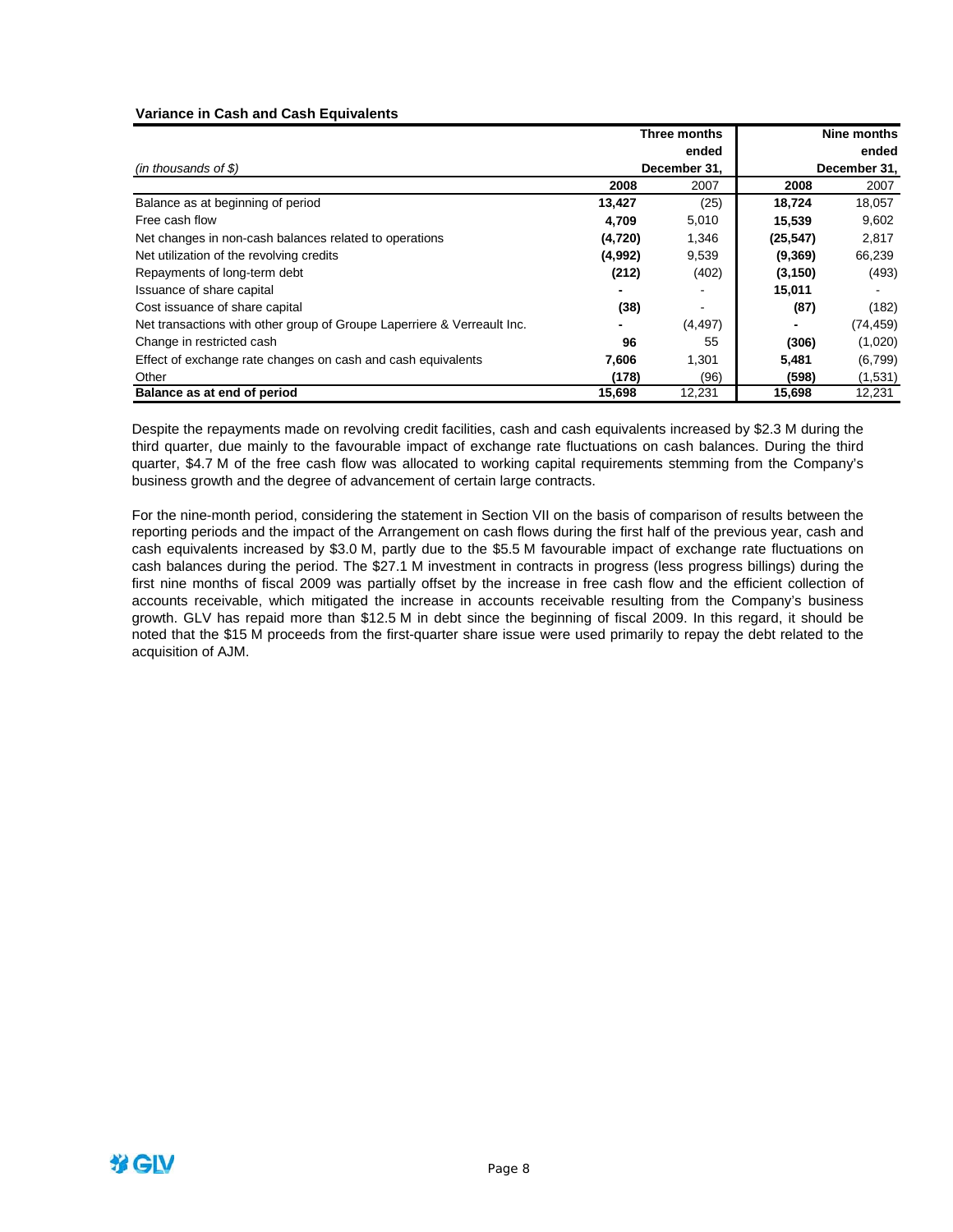### *Financial Position*

### **Balance Sheet Highlights**

|                                    | December 31, | March 31,  |                                                |
|------------------------------------|--------------|------------|------------------------------------------------|
| (in thousands of \$, except ratio) | 2008         | 2008       | Major explanations of variances                |
| <b>Assets</b>                      |              |            |                                                |
| Cash and cash equivalents          | 15,698       | 18,724     |                                                |
| Accounts receivable                | 148,877      | 141,368    | Increase commensurate with increase in         |
|                                    |              |            | sales volume and progress billings             |
| Income taxes receivable            | 2,303        | 2,107      |                                                |
| Inventories                        | 36,488       | 31,419     | Increase due to increase in business           |
|                                    |              |            | volume                                         |
| Contracts in progress, less        |              |            |                                                |
| progress billings                  | 74,937       | 47,808     | Increase of \$27.1 M due to business<br>arowth |
| Prepaid expenses                   | 5,344        | 3,824      | Payments of various commitments                |
| Future income taxes                | 7,373        | 6,134      | Increase due to the strengthening of the       |
|                                    |              |            | USD versus the CDN dollar                      |
| <b>Financial Instruments</b>       | 1,151        | 376        | Mark to market of total return SAR swap        |
| Long-term investments and other    | 1,525        | 1,527      |                                                |
| Property, plant and equipment      | 40,509       | 42,677     |                                                |
| Future income taxes                | 3,212        | 3,428      |                                                |
| Goodwill                           | 33,559       | 33,686     |                                                |
| Intangible assets                  | 38,733       | 40,982     |                                                |
| Restricted cash                    | 4,843        | 4,537      |                                                |
| Other assets                       | 4,471        | 4,407      |                                                |
| Liabilities                        |              |            |                                                |
| Accounts payable and accrued       |              |            |                                                |
| liabilities                        | 144,934      | 130,106    | Increase due to increase in business           |
|                                    |              |            | volume                                         |
| <b>Financial Instruments</b>       | 3,781        |            | Mark to market of interest rate swap           |
| Advances from companies of GL&V    | 1,186        | 991        |                                                |
| Long-term debt                     | 67,500       | 80,055     | Partial repayment of debt using proceeds       |
|                                    |              |            | from the \$15 M share issue and from           |
|                                    |              |            | available cash flows                           |
| <b>Other liabilities</b>           | 10,036       | 9,690      |                                                |
| Future income taxes                | 4,118        | 3,913      |                                                |
| Shareholders' equity               |              |            |                                                |
| Share capital                      | 178,532      | 163,517    | Issuance of \$15 M of share capital in the     |
|                                    |              |            | first quarter                                  |
| <b>Current assets</b>              | 292,171      | 251,760    |                                                |
| <b>Current liabilities</b>         | (148, 715)   | (130, 106) |                                                |
| <b>Working capital</b>             | 143,456      | 121,654    |                                                |
| Current ratio                      | 1.96:1       | 1.94:1     |                                                |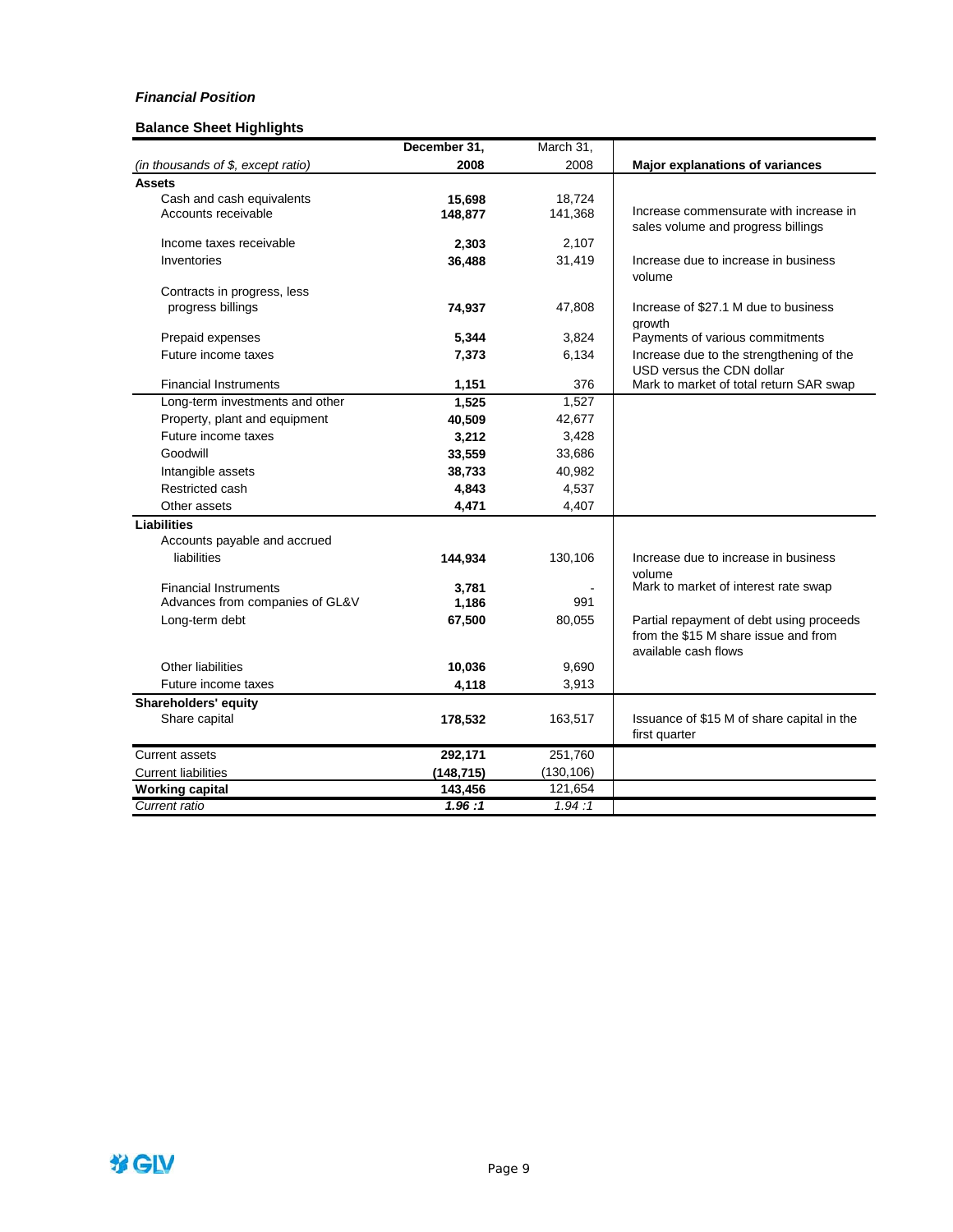### **Indebtedness**

|                                                    | December 31. | March 31, |
|----------------------------------------------------|--------------|-----------|
| $(in$ thousands of \$, except ratio)               | 2008         | 2008      |
| Total net debt:                                    |              |           |
| Long-term debt and advances from companies of GL&V | 68,686       | 81,046    |
| Less:                                              |              |           |
| Cash and cash equivalents                          | (15,698)     | (18, 724) |
| <b>Total net debt</b>                              | 52,988       | 62,322    |
| Total invested capital:                            |              |           |
| Shareholders' equity                               | 187,468      | 158.249   |
| Total net debt                                     | 52,988       | 62,322    |
| Total                                              | 240.456      | 220,571   |
| Total net debt on invested capital ratio           | 22.0%        | 28.3%     |

Despite the use of part of the cash available at the beginning of the year, the total net debt decreased by \$9.3 M due to the repayments made on credit facilities and the long-term debt. The total net debt to invested capital ratio improved from 28.3% as at March 31, 2008 to 22.0% as at December 31, 2008, under the combined impact on the reduction in total net debt and the increase in shareholders' equity resulting primarily from the share issue effective April 11, 2008.

In January 2009, the Solidarity Fund QFL renewed for an additional three-month period the financing arrangement by way of unsecured debentures of a maximum amount of \$25 M made available to GLV in April 2008.

### **Unused Financing Sources**

|                                       | December 31, | March 31, |
|---------------------------------------|--------------|-----------|
| $(in$ thousands of \$)                | 2008         | 2008      |
| <b>Credit facilities:</b>             |              |           |
| Authorized                            | 200,000      | 175,000   |
| <b>Borrowed</b>                       | (67, 500)    | (76, 875) |
| Letters of credit issued              | (43, 447)    | (42,990)  |
| Unused credit                         | 89,053       | 55,135    |
| Cash and cash equivalents             | 15.698       | 18,724    |
| <b>Total unused financing sources</b> | 104.751      | 73,859    |

As at December 31, 2008, total unused sources of financing had slighty fluctuated compared with September 30, 2008, standing at \$104.8 M.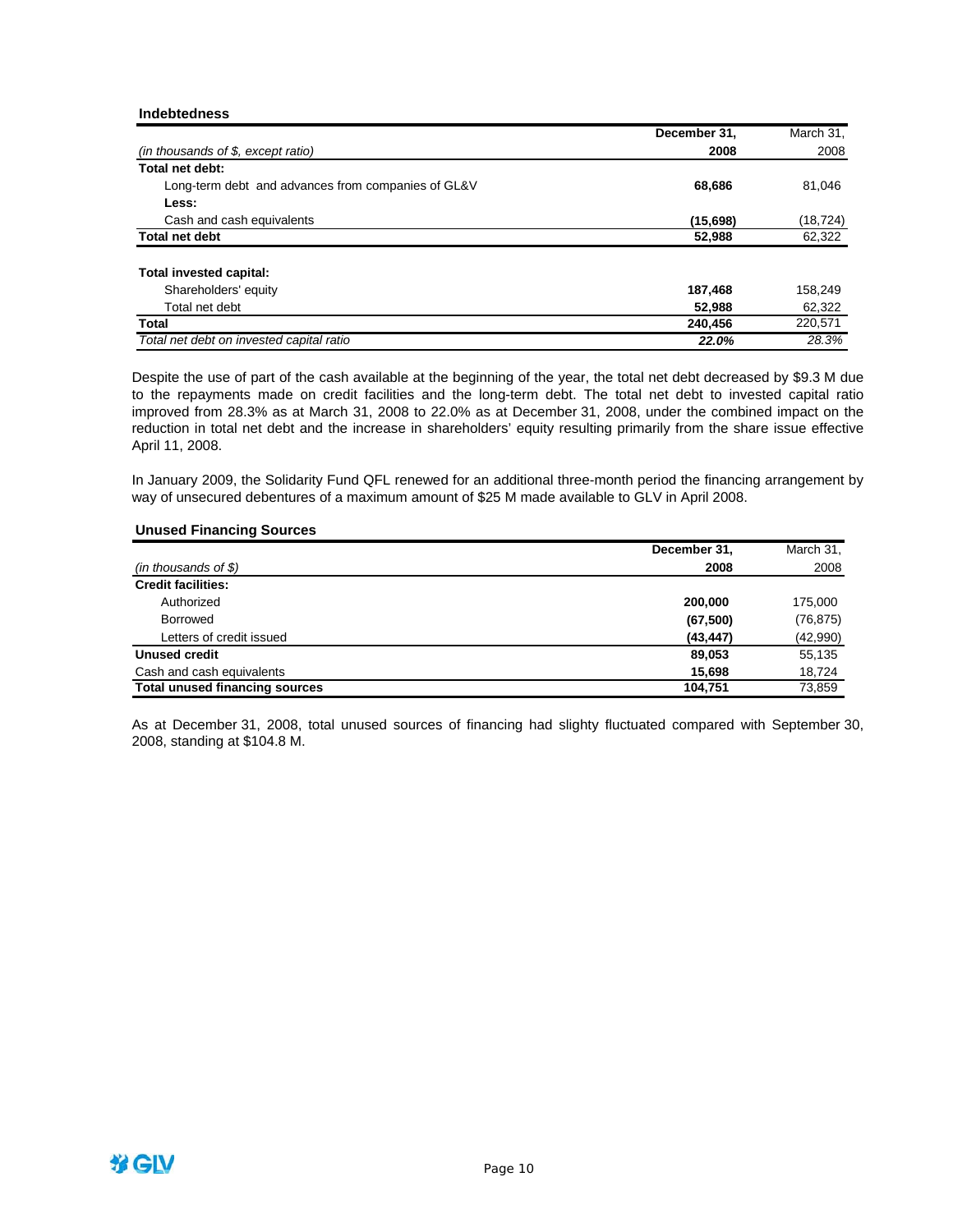### **V. ANALYSIS OF SEGMENTED OPERATING RESULTS FOR THE THREE AND NINE-MONTH ENDED PERIODS DECEMBER 31, 2008**

# **WATER TREATMENT GROUP**

### **Results of Operations**

|                                 |        | Three months | Change      |         | Nine months  | Change      |
|---------------------------------|--------|--------------|-------------|---------|--------------|-------------|
| (in thousands of \$,            |        | ended        | 2008        |         | ended        | 2008        |
| except percentages)             |        | December 31, | versus 2007 |         | December 31, | versus 2007 |
|                                 | 2008   | 2007         | %           | 2008    | 2007         | %           |
| Revenues:                       |        |              |             |         |              |             |
| New equipment                   | 68,014 | 60,755       | 11.9%       | 190,356 | 169,650      | 12.2%       |
| Aftermarket                     | 7,883  | 7,350        | 7.3%        | 19,231  | 18,966       | 1.4%        |
| Total                           | 75,897 | 68,105       | 11.4%       | 209,587 | 188,616      | 11.1%       |
| <b>EBITDA</b>                   | 5,454  | 3,474        | 57.0%       | 11,614  | 9,852        | 17.9%       |
| <b>Normalized items:</b>        |        |              |             |         |              |             |
| Restructuring costs and special |        |              |             |         |              |             |
| doubtful accounts expense       | 236    | 428          | $(44.9\%)$  | 236     | 428          | $(44.9\%)$  |
| Arrangement-related costs       |        |              |             |         | 173          |             |
| <b>Normalized EBITDA</b>        | 5,690  | 3,902        | 45.8%       | 11,850  | 10,453       | 13.4%       |
| Depreciation and amortization   | 1,434  | 1,306        | 9.8%        | 4,405   | 4,055        | 8.6%        |
| <b>Normalized EBIT</b>          | 4,256  | 2,596        | 63.9%       | 7,445   | 6,398        | 16.4%       |
| Margins as a percentage         |        |              |             |         |              |             |
| of revenues:                    |        |              |             |         |              |             |
| Normalized EBITDA               | 7.5%   | 5.7%         |             | 5.7%    | 5.5%         |             |
| Normalized EBIT                 | 5.6%   | 3.8%         |             | $3.6\%$ | 3.4%         |             |

#### **Other selected financial information**

| Favourable (unfavourable)        | Three-month             | Nine months |          |                         |          |
|----------------------------------|-------------------------|-------------|----------|-------------------------|----------|
| impact of currency fluctuations: | <b>December 31,2008</b> |             |          | <b>December 31,2008</b> |          |
| Revenues                         | 6.441                   |             |          | 1,022                   |          |
| Gross margin                     | 1,159                   |             |          | 71                      |          |
| <b>EBITDA</b>                    | 592                     |             |          | 482                     |          |
| Normalized EBITDA                | 605                     |             |          | 495                     |          |
| EBIT                             | 564                     |             |          | 596                     |          |
| Order backlogs:                  | Dec. 31,                | Sept. 30,   | June 30, | March 31.               | Dec. 31, |
|                                  | 2008                    | 2008        | 2008     | 2008                    | 2007     |
|                                  | 192.293                 | 202.243     | 200.397  | 185.639                 | 164.644  |

### **Impact of Currency Fluctuations**

As shown in the above table, currency fluctuations (more particularly the devaluation of the Canadian dollar in relation to the U.S. dollar) had a favourable impact on this group's revenues, gross margin, EBITDA and EBIT during the first nine months of fiscal 2009, and especially in the third quarter.

### **Revenues**

The Water Treatment Group's third-quarter revenues grew by \$7.8 M or 11.4% (2.0% growth at constant exchange rates). Changes in revenues are broken down as follows:

- AJM Environmental Services Pty Ltd. ("AJM"), acquired in March 2008, continues to bring a contribution in line with and even above management's expectations.
- Excluding AJM, the group's revenues posted a 3.6% organic decrease (at constant exchange rates) due mainly to the significant slowdown in the United Kingdom municipal market, where financing constraints are leading customers to modify the execution schedule of projects underway, and to cancel or defer their planned projects.

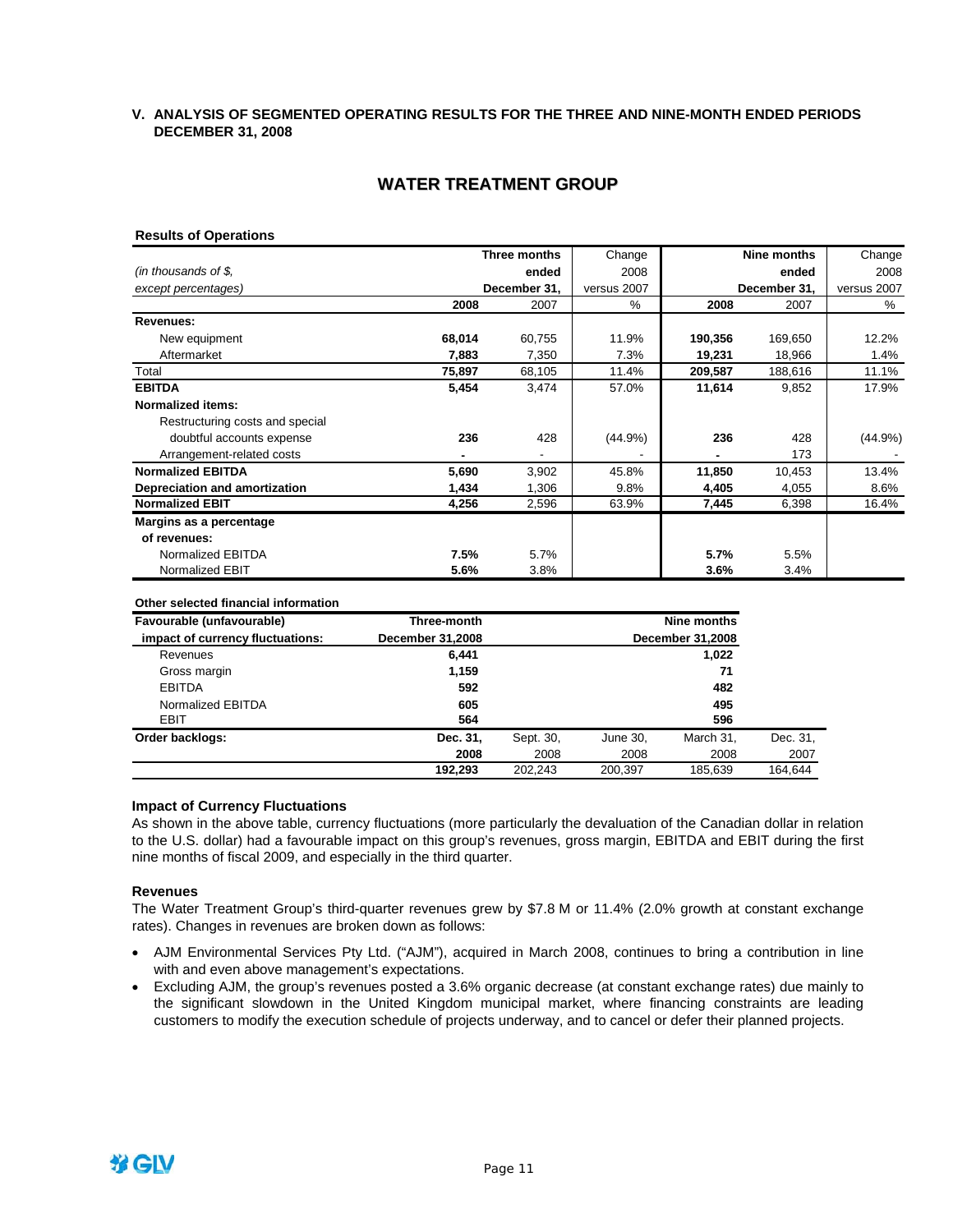For the nine-month period, the 11.1% increase in the group's revenues (10.6% increase at constant exchange rates) is attributable to AJM's contribution coupled with a 4.4% organic growth (at constant exchange rates). The organic growth was mainly achieved in North America, whereas a decline was recorded in Europe, particularly in the United Kingdom municipal market. Consistent with the group's market objective, the acquisition of AJM and further diversification of its customer base contributed to raise the share of its revenues from the industrial segment from 28.2% in the first nine months of the last fiscal year to 33.1% this year.

### **Operating Profitability**

Excluding restructuring costs of \$0.2 M, the group's normalized EBITDA grew by 45.8% (30.3% growth at constant exchange rates) to \$5.7 M in the third quarter of fiscal 2009, compared with normalized EBITDA of \$3.9 M the previous year. The normalized EBITDA margin thus rose from 5.7% to 7.5%. The recent restructuring of the Water Treatment Group's North American operations is yielding benefits in line with management's expectations. A stronger focus on higher value-added contracts and a more efficient execution of contracts notably contributed to improve the group's gross margin.

Segmented normalized EBITDA for the first nine months increased by 13.4% (8.6% increase at constant exchange rates) to \$11.9 M. The consolidated normalized EBITDA margin thus rose from 5.5% last year to 5.7% this year.

### **Order Backlog and Outlook1**

As at December 31, 2008, the Water Treatment Group's order backlog stood at \$192.3 M. At constant exchange rates, it reflected the following variations:

- a 14.7% decrease from September 30, 2008; and
- a 0.4% increase over December 31, 2007.

The decrease of approximately \$10 M in the order backlog from September 30, 2008 can be explained mainly by GLV's voluntary withdrawal from a project worth some \$7 M to supply a water intake screening system, as the financial guarantees offered by the customer were deemed insufficient by GLV in the current economic context. This decision is consistent with the stricter risk management measures adopted by GLV since the beginning of the economic slowdown to preserve the solidity of its order backlog and balance sheet. In addition, the volume of new order bookings fell short of management's expectations in most of the Water Treatment Group's business segments during the third quarter.

Management believes that the particularly severe slowdown that has affected the U.K. municipal market for the past several months could continue during the next months. However, GLV believes that conditions in the North American municipal market should be more favourable, for the following main reasons:

- To stimulate the economy, the new U.S. federal administration and the Canadian government have proposed to inject substantial funds into infrastructure projects, which should favour the expansion and rebuilding of municipal water treatment infrastructures.
- Although the financial crisis in the United States has caused a slowdown in new capital investment projects, demand remains relatively good for municipal systems upgrading projects, which is one of Eimco Water Technologies' strengths. It has therefore undertaken, and continues to intensify its development efforts in this market niche.
- GLV is pursuing its efforts to broaden and enhance its technological portfolio of municipal water treatment, recycling and purification solutions. For instance, it recently announced it has been granted an exclusive license for U.S. and Canadian municipalities to market an advanced sludge technology which is one of the ecological and economical on the market.

\_\_\_\_\_\_\_\_\_\_\_\_\_\_\_\_\_\_\_\_\_\_\_\_\_\_\_\_\_

<sup>1</sup> The following text contains forward-looking statements, which are discussed in Section I, "*Notice Regarding Forward-Looking Statements*".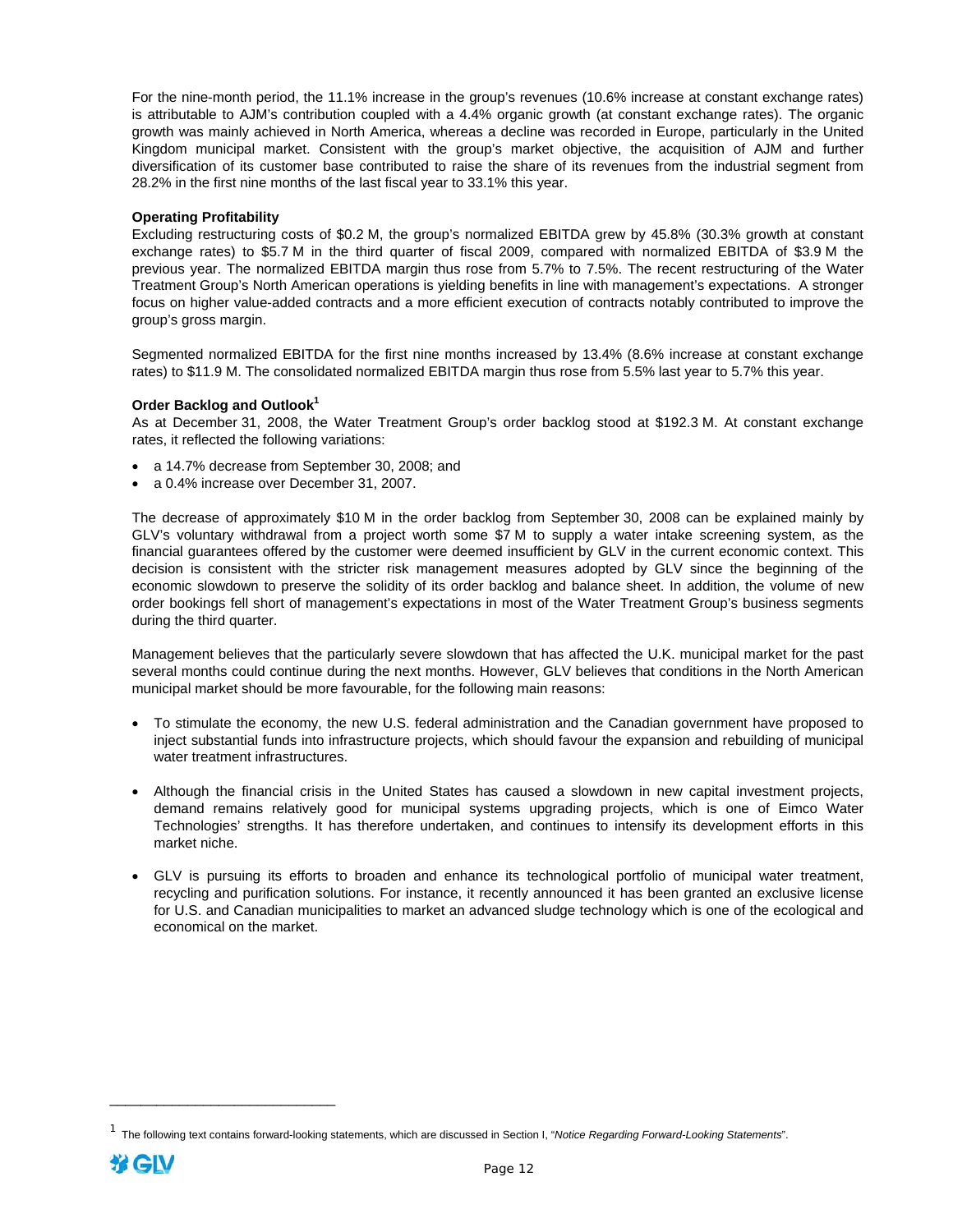In regard to the industrial segment, the Water Treatment Group is currently witnessing a certain slowdown in the demand for its water intake screening technologies due to the tightening of sources of financing for major projects in the energy sector. However, the group continues to develop its customer base in the food and beverage processing industry, where it has notably undertaken to export the technologies and know-how acquired from AJM toward Southeast Asia. In addition, GLV recently announced its association with a world leader to create a North American joint venture, Global Water & Energy, LLC ("GW&E"), which holds an exclusive and perpetual license to market a selection of processes for the anaerobic treatment of industrial wastewater and organic waste and for the conversion and handling of biogas to produce energy. GW&E, which is 70%-owned by GLV and 30% by its partner, will primarily target the North American food and beverage processing industry as well as certain other key sectors. Further agreements could be subsequently reached to serve various other geographic and segmented markets. Over the next two years, GLV plans to invest \$2 M to \$3 M in the start-up and development of GW&E, which is expected to achieve between \$20 M and \$30 M in sales within five years. GW&E is based in Austin (Texas) and will therefore benefit from synergies with Eimco Water Technologies. Management believes that the new joint venture not only increases GLV's presence in the industrial water treatment market, but also provides it with economical access to the renewable biomass power generation niche, which could undergo significant development in the coming years.

This type of initiative demonstrates GLV's will to continue developing its Water Treatment Group in order to ensure its long-term success in an industry that, despite the current global economic slowdown, holds strong growth potential. Management intends to remain vigilant and to continue exercising tight control over the Water Treatment Group's expenses, where further cost reductions could be implemented should the global economic crisis worsen or endure. However, GLV will take care not to weaken the group's most strategic asset – the expertise and experience of its personnel – given the key role played by technological know-how in this industry. GLV thereby aims to preserve the Water Treatment Group's competitive strength when the global industry resumes its growth, notably as part of upcoming infrastructure projects.

Although management remains cautious as to the Water Treatment Group's outlook over the short and medium term, it believes that its performance should be within the expected range for the fiscal year ending March 31, 2009.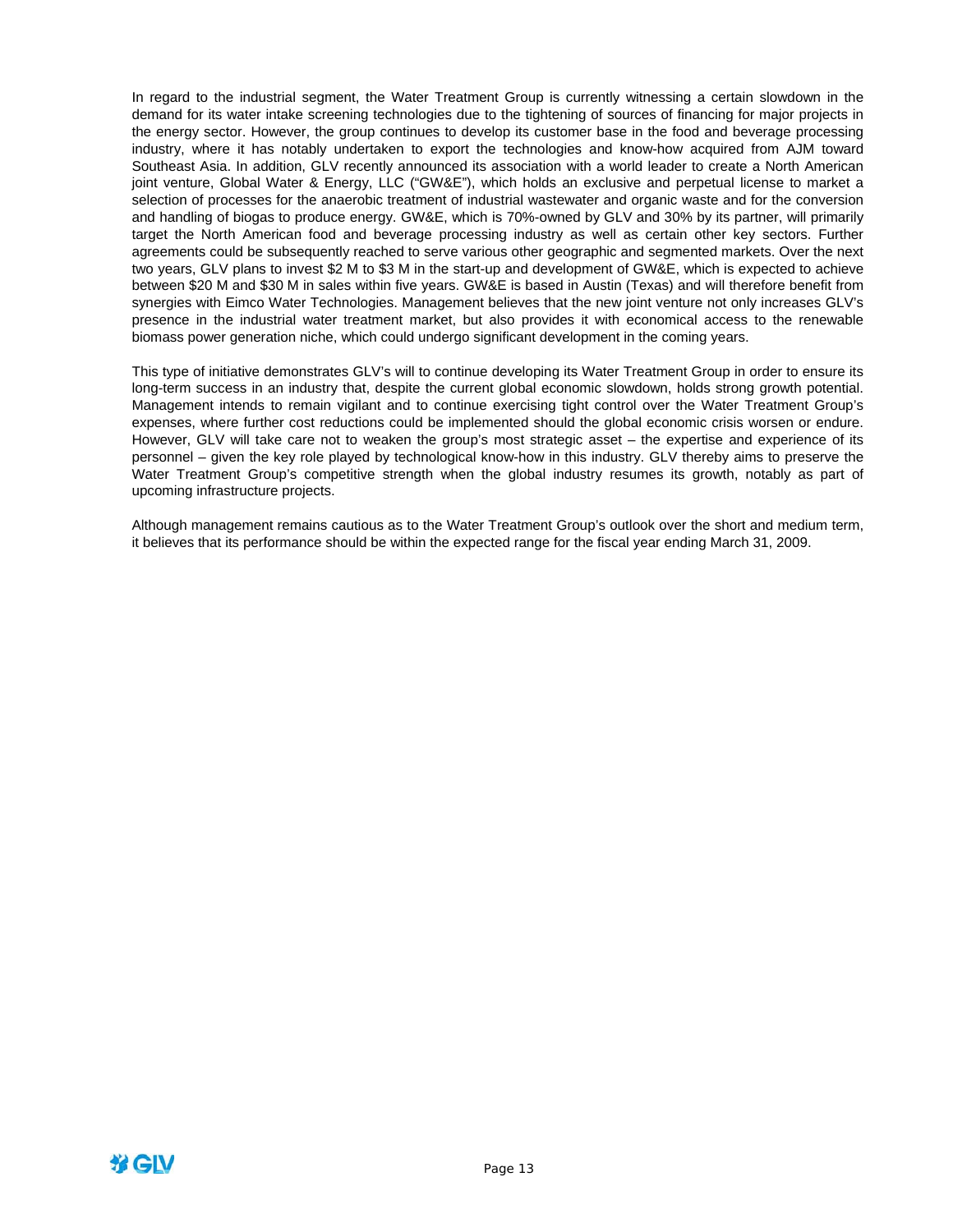## **PULP AND PAPER GROUP**

### **Results of Operations**

|                                 |        | Three months | Change      |         | Nine months  | Change      |
|---------------------------------|--------|--------------|-------------|---------|--------------|-------------|
| (in thousands of \$,            |        | ended        | 2008        |         | ended        | 2008        |
| except percentages)             |        | December 31, | versus 2007 |         | December 31, | versus 2007 |
|                                 | 2008   | 2007         | %           | 2008    | 2007         | %           |
| Revenues:                       |        |              |             |         |              |             |
| New equipment                   | 39,548 | 33,129       | 19.4%       | 127,149 | 88,147       | 44.2%       |
| Aftermarket                     | 33,446 | 33,447       | $(0.0\%)$   | 99,766  | 94,499       | 5.6%        |
| Total                           | 72,994 | 66,576       | 9.6%        | 226,915 | 182,646      | 24.2%       |
| <b>EBITDA</b>                   | (20)   | 4,913        |             | 13,490  | 10,705       | 26.0%       |
| <b>Normalized items:</b>        |        |              |             |         |              |             |
| Restructuring costs and special |        |              |             |         |              |             |
| doubtful accounts expense       | 5,468  |              |             | 5,468   |              |             |
| Arrangement-related costs       |        | 294          |             |         | 536          |             |
| <b>Normalized EBITDA</b>        | 5,448  | 5,207        | 4.6%        | 18,958  | 11,241       | 68.7%       |
| Depreciation and amortization   | 747    | 709          | 5.4%        | 2,211   | 2,253        | $(1.9\%)$   |
| <b>Normalized EBIT</b>          | 4,701  | 4,498        | 4.5%        | 16,747  | 8,988        | 86.3%       |
| Margins as a percentage         |        |              |             |         |              |             |
| of revenues:                    |        |              |             |         |              |             |
| Normalized EBITDA               | 7.5%   | 7.8%         |             | 8.4%    | 6.2%         |             |
| <b>Normalized EBIT</b>          | 6.4%   | 6.8%         |             | 7.4%    | 4.9%         |             |

### **Other selected financial information**

| Favourable (unfavourable)        | Three-month             |           |          | Nine months             |          |
|----------------------------------|-------------------------|-----------|----------|-------------------------|----------|
| impact of currency fluctuations: | <b>December 31,2008</b> |           |          | <b>December 31,2008</b> |          |
| Revenues                         | 7,774                   |           |          | 8,717                   |          |
| Gross margin                     | 1,883                   | 1,593     |          |                         |          |
| <b>EBITDA</b>                    | 188<br>(43)             |           |          |                         |          |
| Normalized EBITDA                | (66)                    |           |          | (297)                   |          |
| EBIT                             | 113                     |           |          | (101)                   |          |
| Order backlogs:                  | Dec. 31,                | Sept. 30, | June 30, | March 31,               | Dec. 31, |
|                                  | 2008                    | 2008      | 2008     | 2008                    | 2007     |
|                                  | 88.152                  | 123.791   | 142.949  | 152.454                 | 129.933  |

### **Impact of Currency Fluctuations**

As shown in the above table, currency fluctuations (more particularly the devaluation of the Canadian dollar in relation to the U.S. dollar) had a favourable impact on this group's revenues, gross margin, EBITDA and EBIT during the first nine months of fiscal 2009, and especially in the third quarter.

#### **Revenues**

The Pulp and Paper Group's third-quarter revenues grew by \$6.4 M or 9.6% due mainly to currency fluctuations. At constant exchange rates, revenues posted an organic decrease of 2.0%.

For the first nine months of fiscal 2009, the group's revenues increased by 24.2% (19.5% increase at constant exchange rates). This growth, which is entirely organic, stemmed primarily from the chemical pulp preparation segment, but also from the aftermarket. It was particularly strong in Europe, due mainly to the contribution of the technology centre in Karlstad and the execution of a \$60 M contract in Portugal, which is virtually completed today. The group also achieved satisfactory revenue growth in North America.

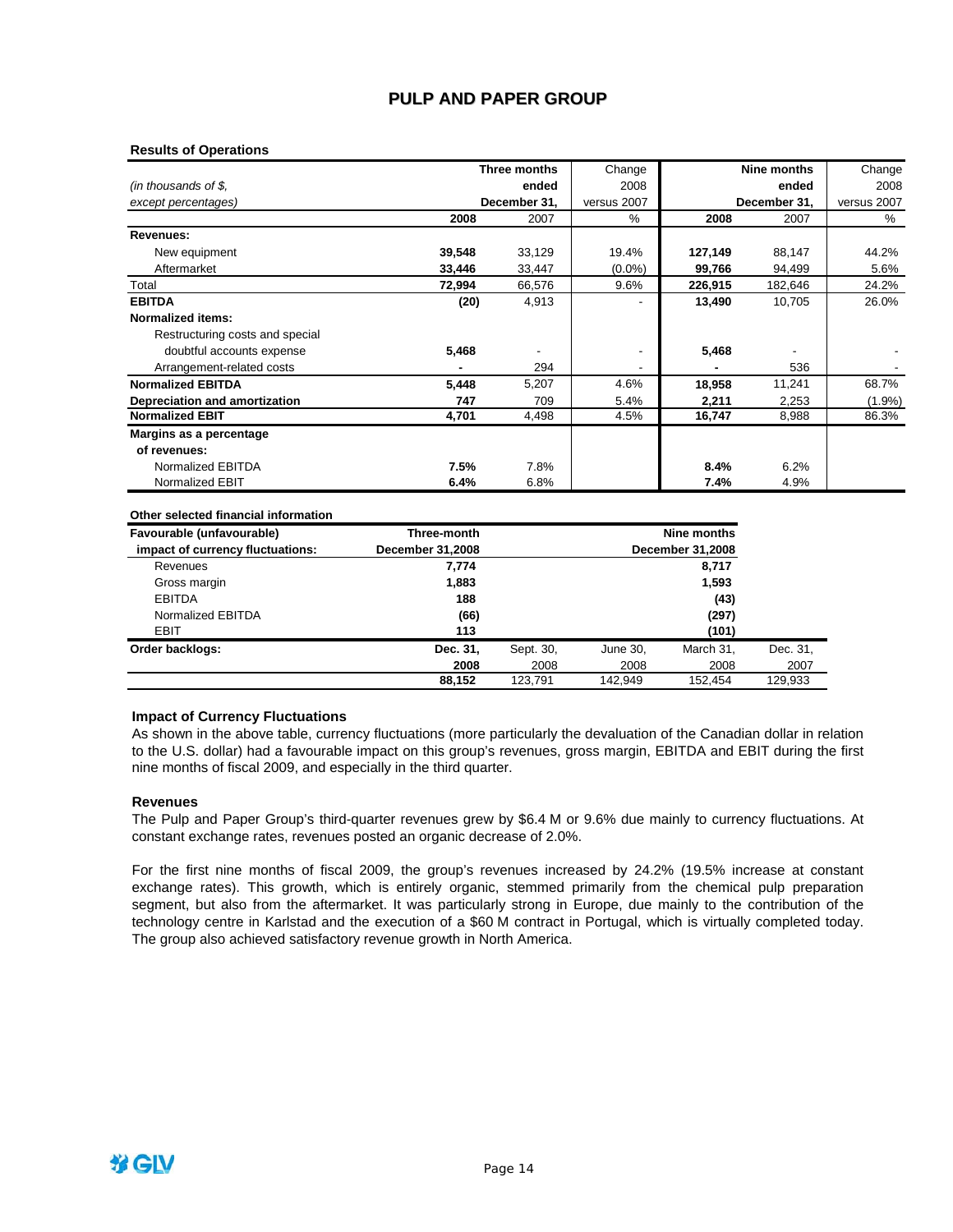### **Normalized Items Related to the Measures Adopted in Response to Difficult Conditions for the Pulp and Paper Industry**

### *Restructuring Costs:*

In December 2008, considering the major impact of the economic slowdown on the global pulp and paper industry, GLV implemented streamlining measures in its Pulp and Paper Group in North America and Europe in order to reduce its operating costs by some \$5.5 M annually. These measures led to restructuring costs of \$3.6 M that were fully recognized in financial results for the third quarter of fiscal 2009. Considering the enduring difficult conditions in this industry, the Pulp and Paper Group could adopt further streamlining measures in upcoming quarters.

### *Special Doubtful Accounts Expense:*

As of December 31, 2008, in light of the rapid deterioration of the pulp and paper market and financial position of certain manufacturers, as reflected notably by a major North American producer that recently placed itself under the protection of the *Companies' Creditors Arrangement Act*, GLV's management recorded a special \$1.9 M doubtful accounts expense in the Pulp and Paper Group, in addition to the normal provisions based on historical factors. GLV's management considers this special expense to be of an exceptional nature as they are entirely related to the rapidity and magnitude of the effects of the current economic crisis on the pulp and paper industry. The special doubtful accounts expense has therefore been excluded from the normalized operational results of the Pulp and Paper Group and GLV as a whole for the three and nine-month periods ended December 31, 2008. GLV would like to point out that normalized data are not financial measures consistent with GAAP. Information regarding these non-GAAP financial measures is provided in the *"Other"* section appearing further on in this Management's Report.

GLV has tightened the management of the credit risks of the Pulp and Paper Group's customers and the credit limits granted to certain customers have been reduced considerably. Management evaluates the group's accounts receivable on a constant basis.

### **Operating Profitability**

Excluding normalized items related to the restructuring costs and special doubtful accounts expense, the Pulp and Paper Group's normalized EBITDA increased by 4.6% (5.9% increase at constant exchange rates) to \$5.4 M during the third quarter. The group's normalized EBITDA margin thus decreased from 7.8% last year to 7.5% this year.

For the first nine months, the Pulp and Paper Group's normalized EBITDA grew by 86.3% (71.3% growth at constant exchange rates) to stand at \$18.9 M compared with \$11.2 M the previous year. The normalized EBITDA margin improved to 8.4% from 6.2% last year. Two key factors enabled this group to increase its gross margin, specifically:

- the strengthening of its international manufacturing outsourcing network; and
- the implementation of an aftermarket business model in Europe similar to the one which has proven successful for several years in North America.

### **Order Backlog and Outlook <sup>1</sup>**

\_\_\_\_\_\_\_\_\_\_\_\_\_\_\_\_\_\_\_\_\_\_\_\_\_\_\_\_\_

As at December 31, 2008, the Pulp and Paper Group's order backlog stood at \$88.2 M. At constant exchange rates, it reflected respective decreases of:

- 35.3% from September 30, 2008; and
- 40.5% from December 31, 2007.

These decreases are due mainly to the economic slowdown severely affecting the global pulp and paper industry. They are also partly attributable to the significant revenues recognized during the past three quarters according to the execution schedule of large-scale contracts in progress, including the \$60 M order in Europe that was almost finalized in the third quarter.

<sup>&</sup>lt;sup>1</sup> The following text contains forward-looking statements, which are discussed in Section I, "*Notice Regarding Forward-Looking Statements*".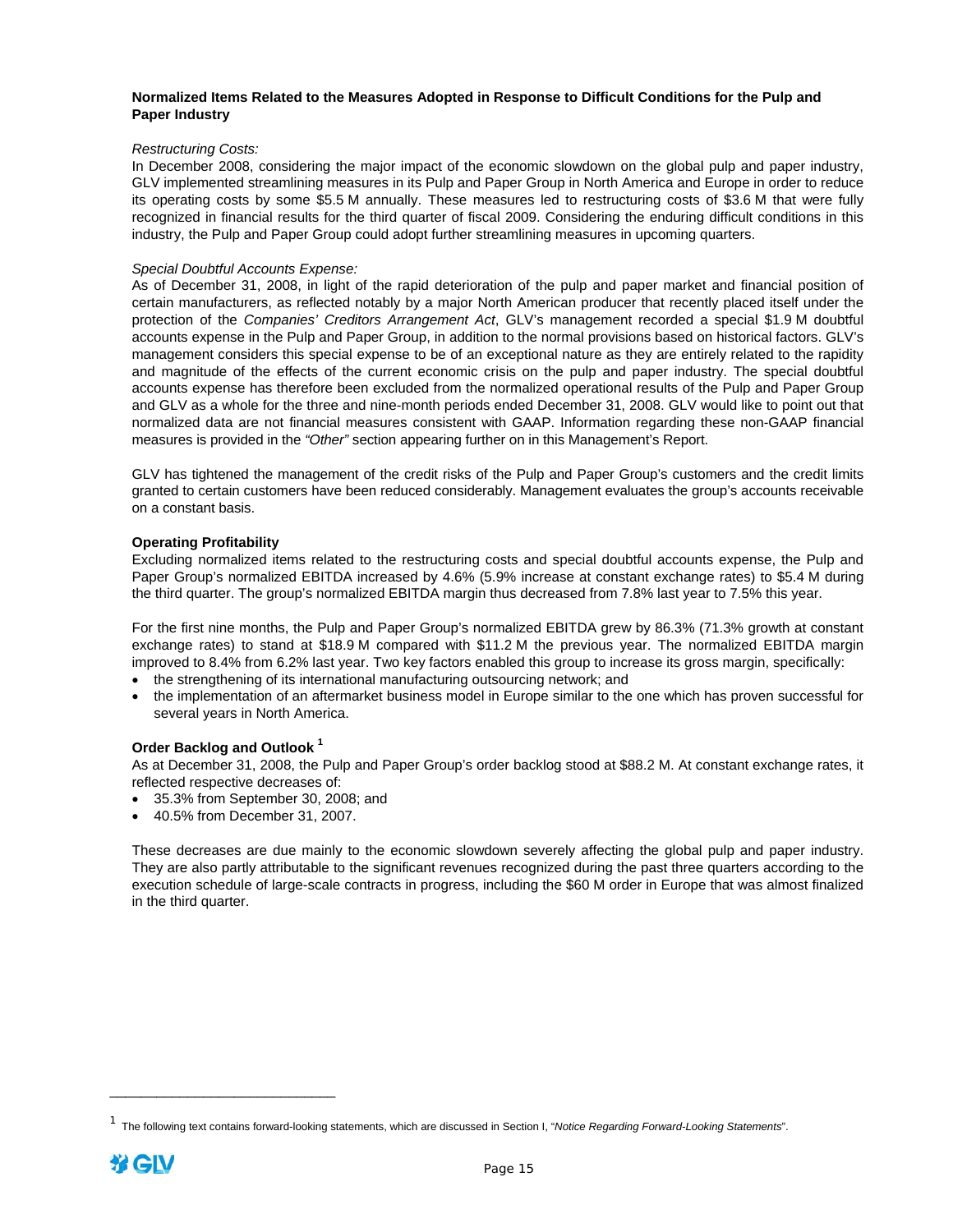In China, management estimates that the postponement of several equipment orders will have a temporary impact of approximately \$4 M to \$6 M on the group's working capital, as it will delay the delivery of equipment and the collection of accounts receivable to the third and fourth quarters of fiscal 2010. However, given the status of negotiations with customers, the collection of advances on contracts and the fact that most of the equipment is still under GLV's control, management is confident that these deferrals will not have a material impact on the group's profitability.

In the current economic context, GLV's management remains cautious as to the Pulp and Paper Group's overall outlook between now and the end of fiscal 2009, which could probably yield a performance below expectations. Given the slowdown in investments in the pulp and paper industry, the Pulp and Paper Group is focusing most of its efforts on the aftermarket in both North America and Europe in order to maximize its market share in this segment. In addition, the recently implemented cost-reduction program will enable the group to achieve substantial savings as of the next quarters. If management deems it necessary in light of its reading of trends in the pulp and paper industry, further cost-reduction measures could be considered.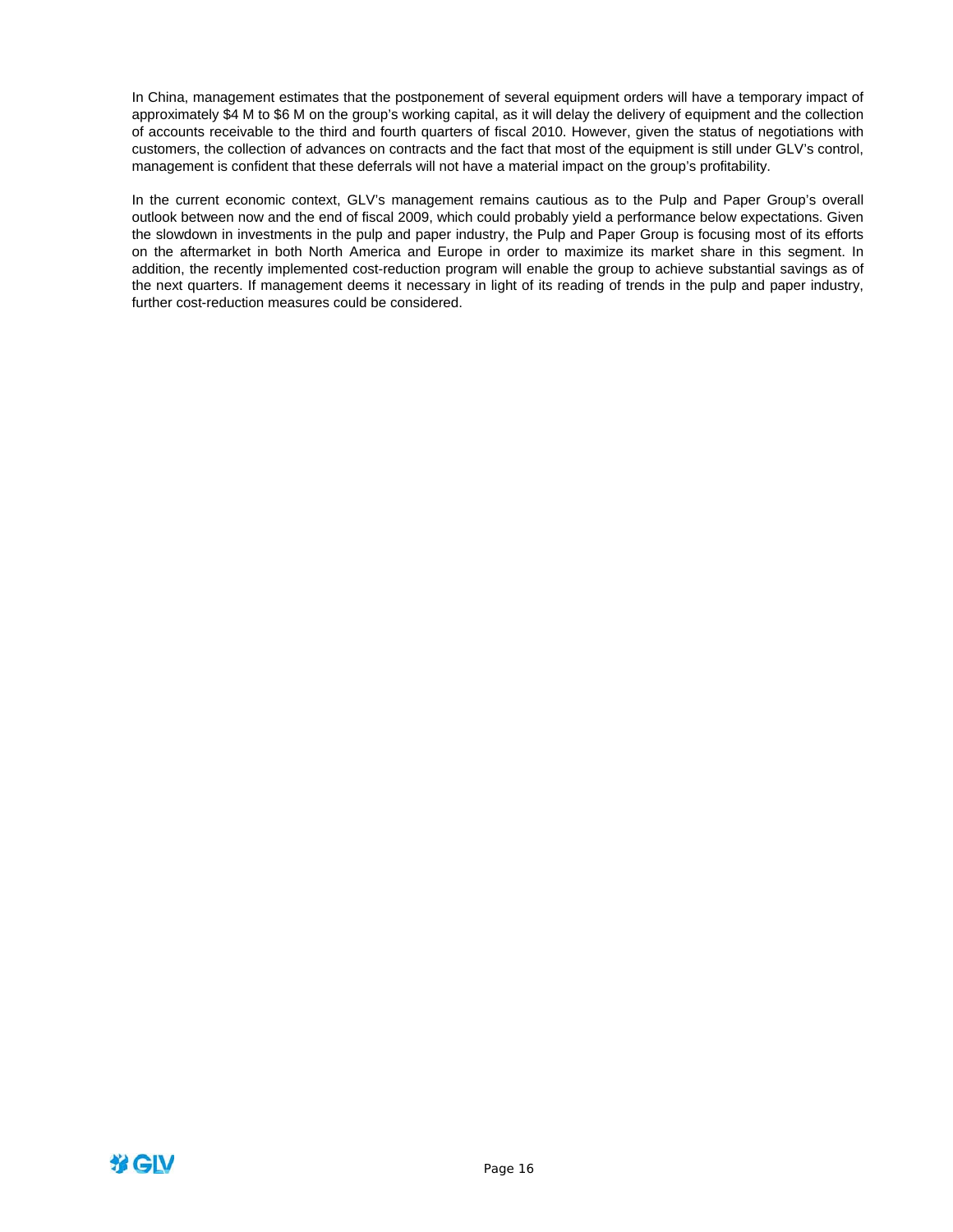### **VI. LIQUIDITY AND RISK MANAGEMENT IN THE CURRENT ECONOMIC CONTEXT**

### **General**

GLV's management makes every effort to ensure that the Company and its subsidiaries benefit from effective risk management, which has been strengthened according to even stricter criteria since the beginning of the current economic slowdown. For instance, the Company has formed an Enterprise Risk Management Committee in charge of identifying and assessing the potential risks that could have a material impact on the Company's operations and financial position, as well as the risk management strategies implemented within the Company. It is also responsible for setting up risk management oversight provisions, notably by developing and recommending to the Board of Directors or its Audit Committee various policies and procedures to support GLV's subsidiaries in developing and adopting effective strategies in regard to internal and external control in order to improve and reduce the impact of business and operational risk factors.

### **Credit Risk**

The Company strictly manages the credit granted to its customers. In recent quarters, special emphasis has been placed on the monitoring and collection of accounts receivables. The Water Treatment Group's accounts receivable collection period has been historically longer in the municipal segment, and does not meet management's objectives. Therefore, new collection process monitoring and improvement methods have been implemented since the beginning of the current fiscal year and are starting to produce positive results. In the Pulp and Paper Group, greater discipline has been implemented in recent years in regard to negotiating the terms and conditions and monitoring the collection of accounts receivables, as a result of which an acceptable level of accounts receivable is maintained today. Despite the strengthening of its management, the rapid weakening of the economic conditions currently facing the Pulp and Paper Group could result in further doubtful accounts expenses, as was the case during third quarter.

### **Supplier-Related Risk**

GLV's business model is largely built on its use of an international network of manufacturer subcontractors, which enables it to reduce the risks associated with fixed costs and to adjust to fluctuations in demand. In addition, the Company's practice is to pay its suppliers based on the degree of advancement of the work and to avoid prepayments. Finally, arrangements with alternate suppliers are provided for in the event of a supplier's inability to honour an order. It should also be noted that GLV's Manufacturing unit provides it with additional security to ensure that customers' contracts are efficiently executed in the event of default by a supplier.

#### **Cost Structure, Working Capital Requirements and Debt Service**

In addition to providing GLV with the flexibility needed to rapidly adjust its cost structure to the market reality, its manufacturing outsourcing strategy provides the Company with the advantage of having few capital assets. Thus, its debt is primarily used to finance its working capital requirements. As a result, should GLV experience a decline in its business volume and, consequently, in its working capital requirements, it would make lesser use of its credit facilities.

Furthermore, GLV benefits from a healthy financial position:

- As at December 31, 2008, its total net debt to invested capital ratio stood at 22.0%, whereas its total net debt to normalized EBITDA ratio for the past 12 months stood at 2.20:1.
- The \$25 M credit facility by way of unsecured debentures granted by the Solidarity Fund QFL for the Company's expansion projects was renewed for an additional period three-month in January 2009;
- It should also be noted that GLV benefits from more favourable financing conditions than those currently available on the market, having concluded its main credit agreement prior to the beginning of the financial market, in August 2007, for a five-year period expiring in August 2012.

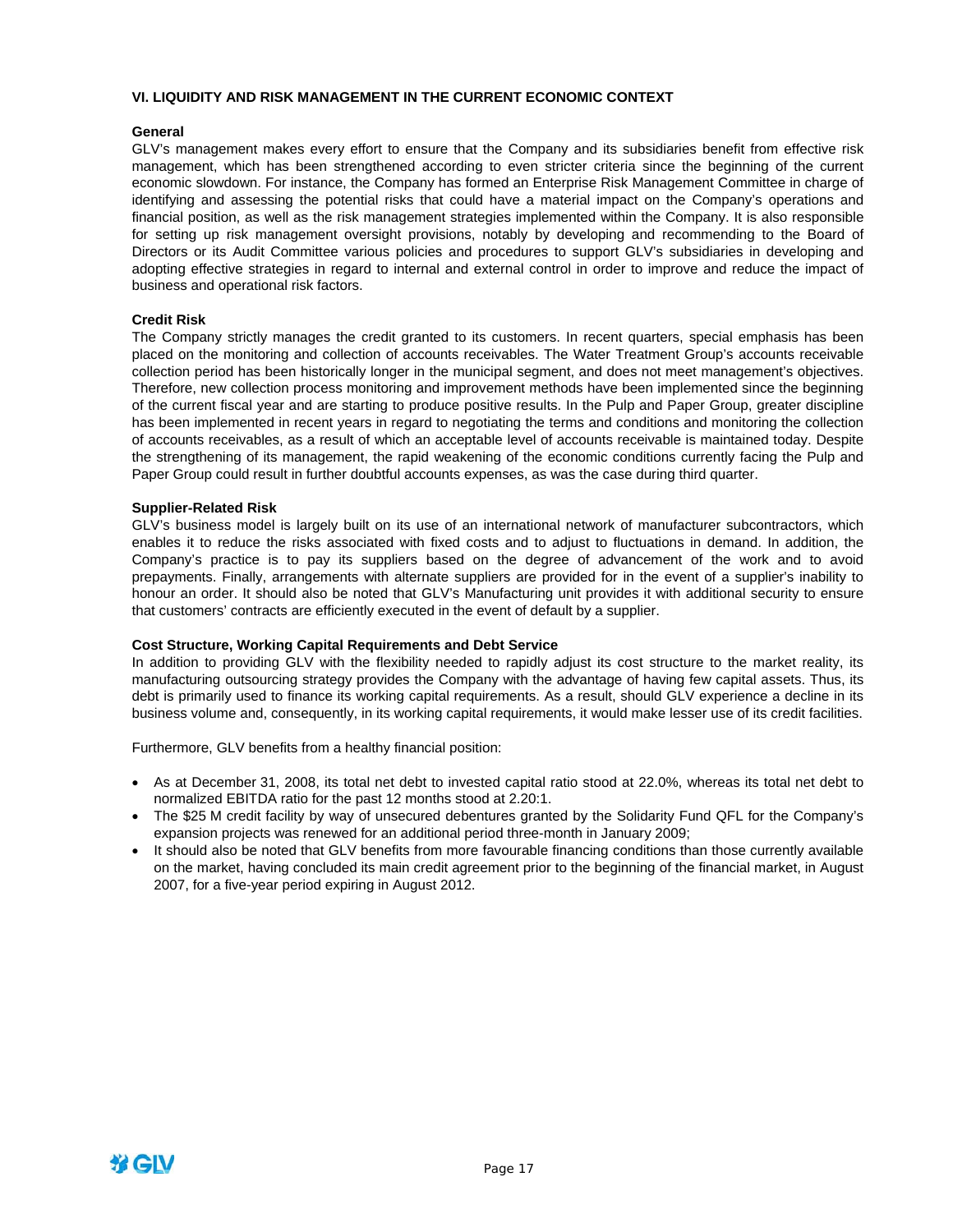### **Asset Impairment**

As at December 31, 2008, GLV conducted its annual goodwill impairment test and concluded that no adjustment was necessary. It should be noted that the Company has few capital assets. As at December 31, 2008, the value of its capital assets was \$40.5 M, representing less than 10% of its total assets, whereas the value of goodwill and intangible assets totalled \$72.3 M or 17.3% of total assets, consisting primarily of technologies and goodwill of companies in the water treatment segment.

For further information, the principal risk factors to which the Company is exposed are described in the Management's Report contained in GLV's Annual Report for the fiscal year ended March 31, 2008 as well as in the 2008 Annual Information Form available on SEDAR (www.sedar.com) and on GLV's website (www.glv.com).

### **VII. OTHER**

### **Selected Financial Information for the Past Eight Quarters**

| (in thousands of $$$ ,         |              | <b>Fiscal Year</b> |         |          |              | <b>Fiscal Year</b> | <b>Fiscal Year</b> |         |
|--------------------------------|--------------|--------------------|---------|----------|--------------|--------------------|--------------------|---------|
| except per share amounts)      |              |                    | 2009    |          |              |                    | 2008               | 2007    |
|                                | <b>Third</b> | Second             | First   | Fourth   | <b>Third</b> | Second             | First              | Fourth  |
|                                | Quarter      | Quarter            | Quarter | Quarter  | Quarter      | Quarter            | Quarter            | Quarter |
| Revenues                       | 153.960      | 149.559            | 145.490 | 147.548  | 137.690      | 125.887            | 115.268            | 144.011 |
| <b>EBITDA</b>                  | 2.293        | 7.491              | 7,311   | 200      | 6.302        | (96)               | 3.719              | 11.591  |
| Normalized EBITDA              | 7.997        | 7.491              | 7,311   | 1.265    | 7.300        | 4.804              | 4,616              | 11,554  |
| EBIT                           | (599)        | 4,567              | 4,240   | (2, 437) | 3,502        | (2,867)            | 855                | 7,594   |
| Normalized EBIT                | 5,105        | 4.567              | 4,240   | (1, 372) | 4,500        | 2,033              | 1,752              | 7.558   |
| Net earnings (loss)            | 464          | 2,924              | 2,105   | (1,902)  | 1,025        | (2, 155)           | (578)              | 1,673   |
| per share (basic and diluted)  | 0.02         | 0.11               | 0.08    | (0.07)   | 0.04         | (0.09)             | (0.02)             | 0.07    |
| Normalized net earnings (loss) | 4.744        | 2.924              | 2.105   | (1,021)  | 1.742        | 422                | 356                | 2,004   |
| per share (basic and diluted)  | 0.18         | 0.11               | 0.08    | (0.04)   | 0.07         | 0.02               | 0.01               | 0.08    |

Normalized EBITDA, EBIT and net earnings (loss), both in dollars and per share, have been restated to reflect the new definition of such items described further on in this section.

### *Investor Information*

#### **Authorized, issued and outstanding share data as at December 31, 2008 and February 11, 2009**

|                                               |            | Number of shares |
|-----------------------------------------------|------------|------------------|
|                                               |            | issued and       |
| (in thousands of \$, except number of shares) | Authorized | outstanding      |
| Class A subordinate voting shares             | Unlimited  | 24,111,821       |
| Class B multiple voting shares                | Unlimited  | 2,431,905        |
| Preferred shares                              | Unlimited  |                  |
|                                               |            | 26,543,726       |

On April 11, 2008, GLV issued 1,153,846 Class A subordinate voting shares to the Solidarity Fund QFL at a price of \$13.00 per share, for net proceeds of \$15 M.

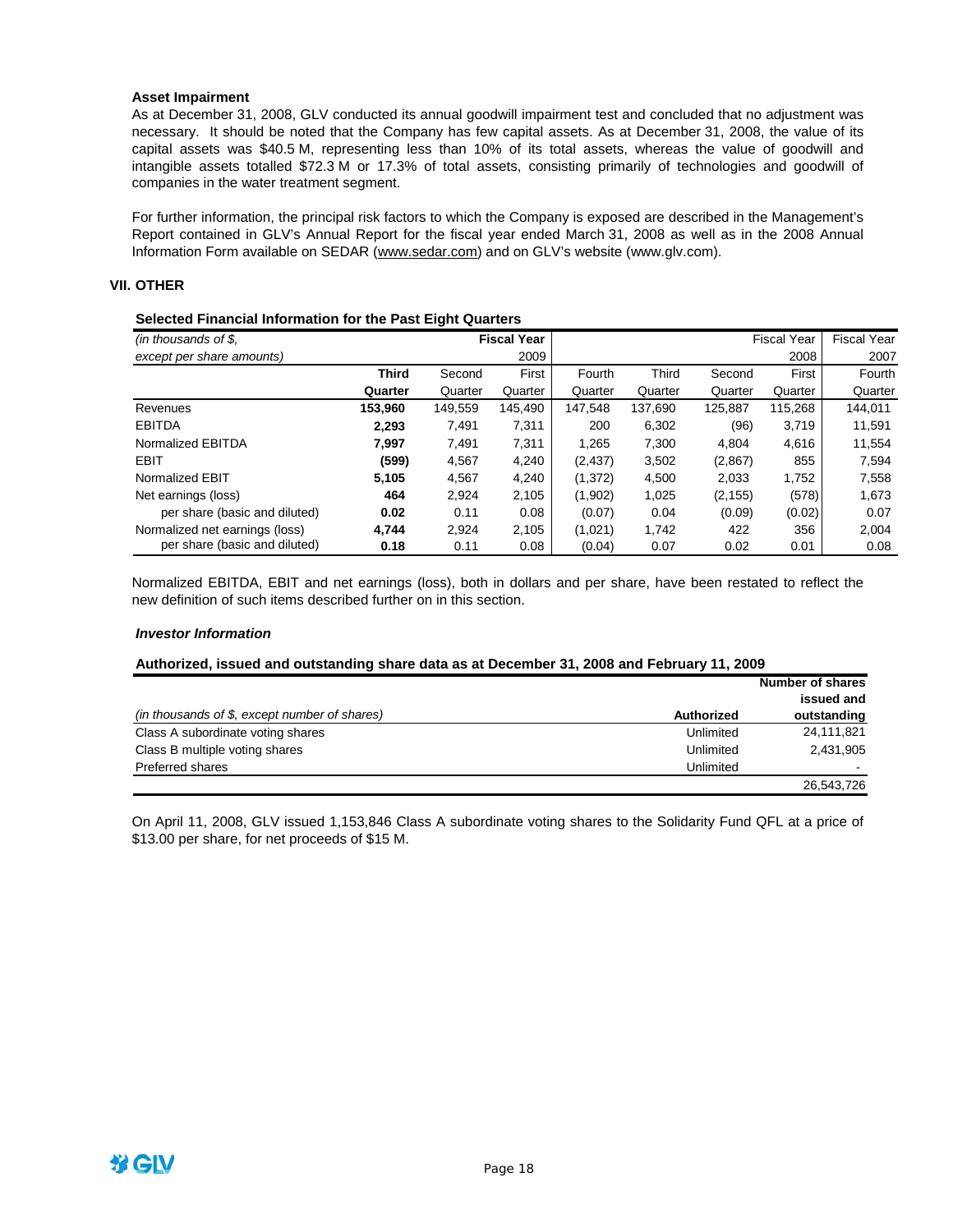### **Normal Course Issuer Bid**

On December 4, 2008, the Toronto Stock Exchange accepted the Company's notice of intention to make a normal course issuer bid, under which GLV may acquire, between December 8, 2008 and no later than December 7, 2009, a maximum of 2,268,547 Class A subordinate voting shares and 121,595 Class B multiple voting shares, representing approximately 10% of the public float of the Class A shares and 5% of issued and outstanding Class B shares as of November 30, 2008. The number of shares that the Company intends to purchase and the time of such purchases will be determined by the Company, at its discretion. The shares thereby purchased will be cancelled. In the opinion of GLV's Board of Directors, when the purchases are carried out, they will represent an appropriate use of GLV's funds. No shares have been purchased to date under the issuer bid.

### **Stock Option Plan as at December 31, 2008**

|                                   | <b>Options available</b> | <b>Options issued</b> |
|-----------------------------------|--------------------------|-----------------------|
|                                   | for issuance             | and outstanding       |
| Class A subordinate voting shares | 2,538,888                | 1.335.000             |

### **Basis of Comparison for the Three and Nine-Month Periods Ended December 31, 2008 and 2007**

The analysis of the third quarter and first nine months ended December 31, 2008 relates to GLV's actual consolidated operating results and cash flows for these periods. The same applies to consolidated operating results and cash flows for the third quarter of the previous year, i.e., the three-month period ended December 31, 2007. However, operating results and cash flows for the nine-month period ended December 31, 2007 include GLV's actual consolidated results only as of August 9, 2007, subsequent to the closing of the Arrangement. Prior to that date, they consist of combined carve-out data related to the businesses retained by GLV pursuant to the Arrangement. These data are derived from the accounting records of the former GL&V based on the historical value of the assets and liabilities and the historical operating results of the businesses retained by GLV. In addition to the direct charges and costs exclusively attributable to the operations of the Water Treatment Group, the Pulp and Paper Group and the Manufacturing unit, they include part of GL&V's head office expenses.

Management would like to point out that although the assumptions underlying the historical combined carve-out financial statements are in its opinion reasonable, these are not necessarily representative of the operating results and cash flows the retained businesses would have posted if they had been a stand-alone entity during the period preceding the Arrangement. In its opinion, the analysis of the comparative nine-month periods ended December 31, 2008 and 2007 must be approached with caution as to the combined carve-out portion of the 2007 results regarding certain items, in particular head-office-related administrative expenses and general expenses, financial expenses and income taxes.

The analysis of the consolidated balance sheet as at December 31, 2008 is performed in comparison with the consolidated balance sheet as at March 31, 2008.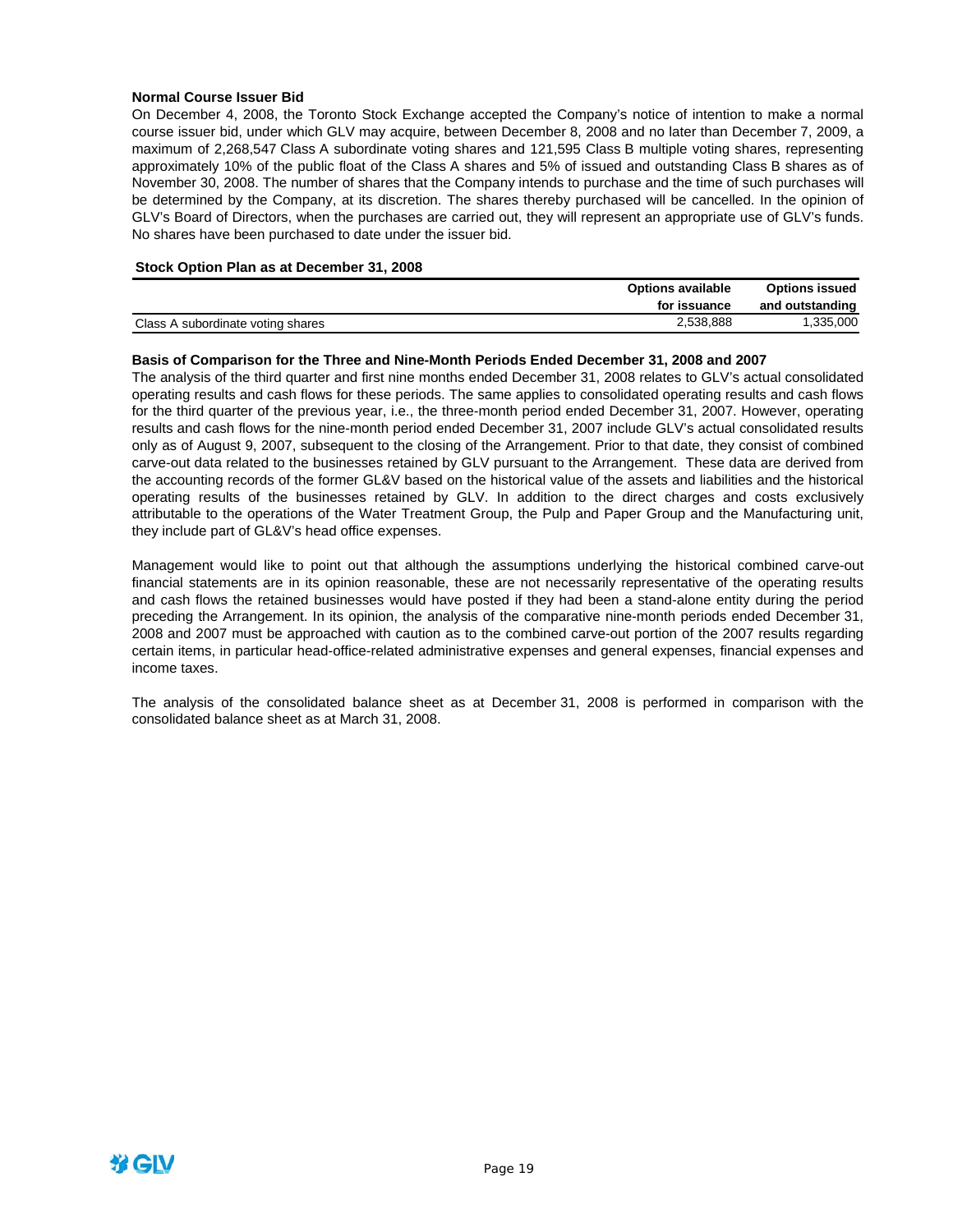### **Compliance with Canadian Generally Accepted Accounting Principles**

The financial information presented in this Interim Management's Report, including tabular amounts, is prepared in accordance with Canadian generally accepted accounting principles ("GAAP"). The information contained in the Management's Report also includes some figures that are not performance measures consistent with GAAP, specifically:

- **EBITDA**: earnings before depreciation and amortization, financial expenses and income taxes;
- **normalized EBITDA**: according to the reporting periods, EBITDA before items recorded outside the normal course of business, including non-recurring costs directly related to the Arrangement, restructuring costs and special doubtful accounts expense;
- **EBIT**: earnings before financial expenses and income taxes;
- **normalized EBIT**: according to the reporting periods, EBIT before items recorded outside the normal course of business, including non-recurring costs directly related to the Arrangement, restructuring costs and special doubtful accounts expense;
- **normalized net earnings**: according to the reporting periods, earnings before gains or losses recorded outside the normal course of business on the disposal of property, plant and equipment, other assets and commercial activities, non-recurring costs directly related to the Arrangement, restructuring costs, special doubtful accounts expense and impairment of long-lived assets (less related taxes);
- **free cash flows**: cash flows from operating activities excluding net changes in non-cash balances related to operations, less property, plant and equipment acquisitions (net of disposals); and
- **free cash flows per share**: free cash flows divided by the weighted average number of participating shares outstanding during the reporting period.

Such measures enable management to assess the performance and return of its operating groups and the proportion of the operating cash flows available for debt service and discretionary purposes other than capital expenditures. Additional information about such measures is provided on pages 19, 20 and 21 of the Management's Report contained in the Company's Annual Report for the fiscal year ended March 31, 2008, available on SEDAR (www.sedar.com).

In order to assess what the growth in its revenues would have been from one year to the next without the impact of business acquisitions, the Company uses the **organic growth** measure. As for the information provided regarding GLV's **order backlog**, it consists of contracts which are subject to a firm order supported, as the case may be, by a signed contract, a purchase order or an advance receipt on a contract. Additional information regarding the description of the organic growth and order backlog measures is provided on page 14 of the Management's Report contained in the Company's Annual Report for the fiscal year ended March 31, 2008, available on SEDAR (www.sedar.com).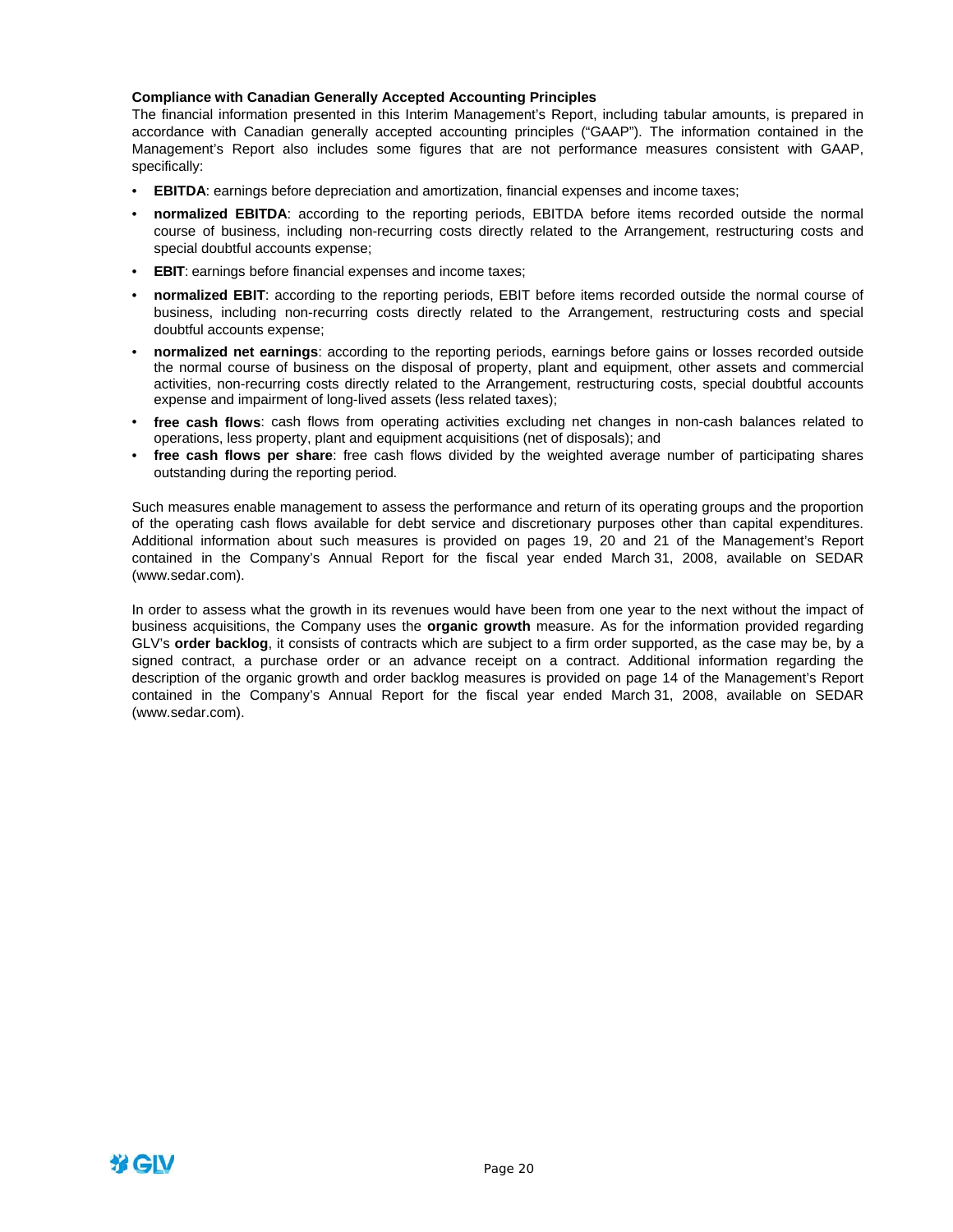### **Effectiveness of Disclosure Controls and Procedures and Internal Control Over Financial Reporting**

Management of GLV has designed disclosure controls and procedures to provide reasonable assurance that material information relating to the Company, including its consolidated subsidiaries, is made known to them by others within those entities, particularly during the period in which the annual filings are being prepared, and disclosed in public documents pursuant to the requirements of *Multilateral Instrument 52-109*.

As at December 31, 2008, GLV's Chief Executive Officer and Chief Financial Officer, with the participation of the Company's management, concluded that the design and operation of the Company's disclosure controls and procedures are effective. GLV's Chief Executive Officer and Chief Financial Officer also concluded that the Company has designed appropriate internal control over financial reporting for the nature and size of the Company's business, to provide reasonable assurance regarding the reliability of financial reporting and the preparation of financial statements for external purposes in accordance with Canadian GAAP.

During the quarter ended December 31, 2008, the Company did not make any changes to its internal controls over financial reporting that would have materially affected, or would likely materially affect, such controls.

### **Contractual Commitments, Critical Estimates and Financial Instruments**

The Company has not noted any material changes in these items since the end of the last fiscal year. For further information, the reader is referred to the Management's Report contained in GLV's Annual Report for the fiscal year ended March 31, 2008.

#### **Changes in Accounting Policies**

The following Handbook Sections, released by the Canadian Institute of Chartered Accountants ("CICA"), were adopted by the Company on April 1, 2008.

The Company adopted the new recommendations of the CICA Handbook Section 3862, "*Financial Instruments – Disclosures"*, Section 3863, "*Financial Instruments – Presentation"* and Section 1535, "*Capital Disclosures"*. These new Handbook sections are effective for interim and fiscal years beginning on or after October 1, 2007. Section 3862 requires an increased emphasis on disclosing the nature and the extent of risk arising from financial instruments and how the Company manages those risks. Section 3863, establishes standards for presentation of financial periods and non-financial derivatives. Sections 3862 and 3863 replaced Section 3861, "*Financial Instruments - Disclosures and Presentation"*. Section 1535 requires the Company to disclose information to enable users of its financial statements to evaluate the Company's objectives, policies and processes for managing capital. Other than the additional disclosure in the notes to these financial statements, the adoption of these Sections had no impact on the financial results of the Company.

The Company adopted the new recommendation of the CICA Handbook Section 3031, "*Inventories"*. This section which is effective for fiscal years beginning after January 1, 2008, requires that inventories be measured at the lower of cost and net realizable value. Other than the additional disclosure in the notes to these financial statements, the implementation of this new policy did not have any significant impact on the results of the Company.

The Company retroactively adopted these accounting policies without restating comparative figures of prior periods.

#### **Future Changes in Accounting Policies**

In January 2008, the CICA issued Section 3064, "*Goodwill and Intangible Assets"*, which replaces Section 3062, "*Goodwill and Other Intangible Assets"*, and results in the withdrawal of Section 3450, "*Research and Development Costs*" and Emerging Issues Committee Abstract 27, "*Revenues and Expenditures during the Pre-operating Period"* and amendments to Accounting Guideline No. 11, "*Enterprises in the Development Stage"*. The standard provides guidance on the recognition of intangible assets in accordance with the definition of an asset and the criteria for asset recognition as well as clarifying the application of the concept of matching revenues and expenses, whether these assets are separately acquired or internally developed. This standard applies to interim and annual financial statements relating to fiscal years beginning on or after October 1, 2008. The Company is currently evaluating the effect of adopting this standard.